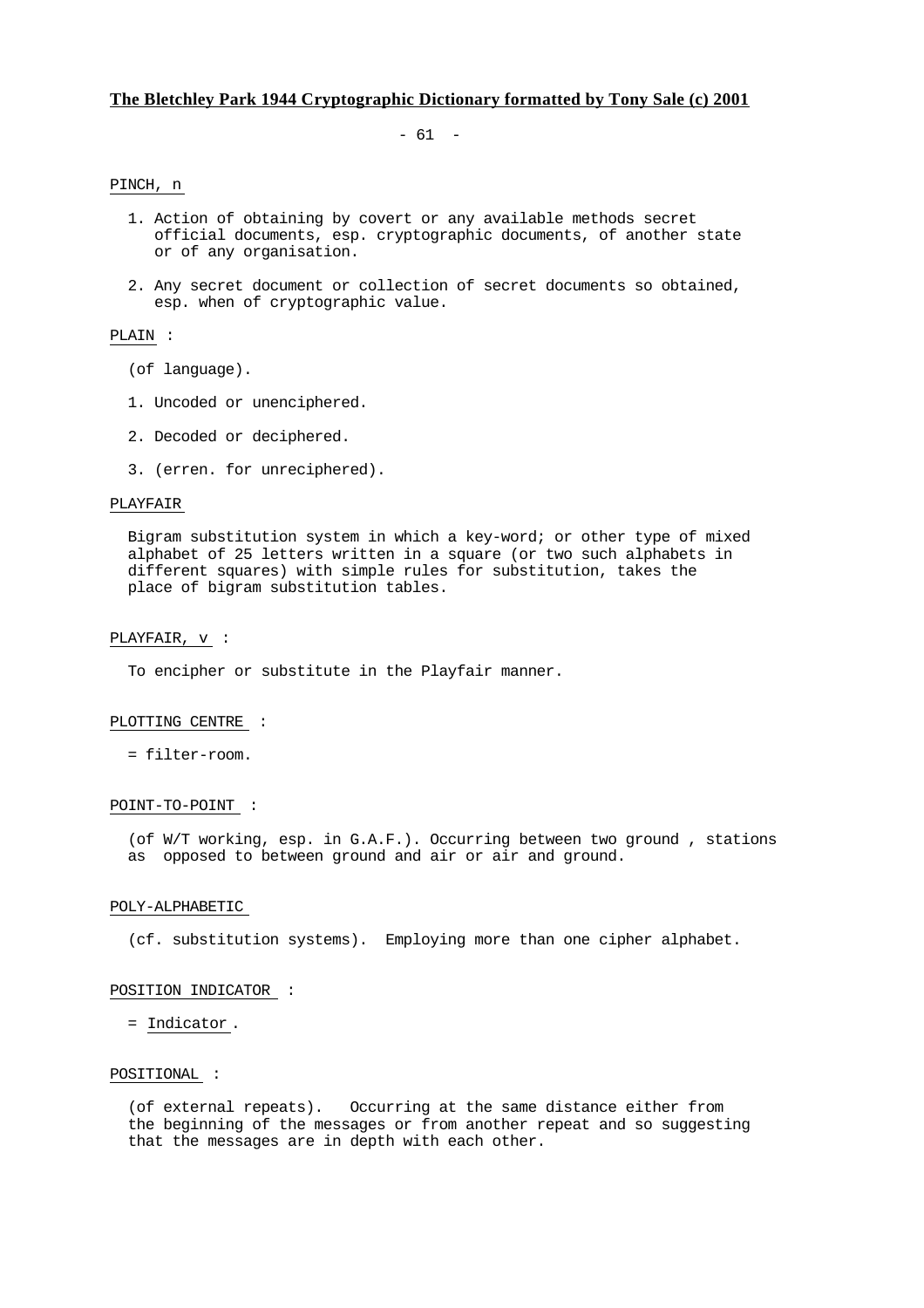$- 62 -$ 

### POWERFUL :

 (of Enigma cribs,cillies, etc.) Likely to yield solutions; (cf. use of Good).

### PREAMBLE :

- 1. Introductory part of cipher or code including e.g. call-sign date, time, serial number, number of groups, address, indicator, etc. either sent in clear before the cipher text, or partly in clear end partly in cipher, or wholly in cipher either at beginning of text or at some later point.
- 2. That part of the above, whether in clear or in cipher, which precedes the beginning of the text of the message.

### PREDICATE :

 The second portion of a short message having two portions; (1) a grid reference in one cipher, and (2) a very short message in another cipher.

### PRE-ENCIPHER :

To encipher on one cipher system prior to re-enciphering on another.

#### PREFIX :

A discriminant or indicator put in front of a message.

## PRESTART :

 (in Enigma) Applied to the indicators or the position of the wheels before enciphering the first letter of a message as the machine in fact moves on one position before enciphering the first letter.

### PRIMARY CIPHER ALPHABET :

 Any one of a series of cipher alphabets produced by sliding a basic alphabet against a natural alphabet, two basic alphabets against each other, or any alphabet against itself.

### PROGRESSION-KEY :

 Key showing in what order the different alphabets of a polyalphabetic substitution cipher are used.

# PRONOUNCEABLE, n :

 An indicator-group (esp. in Enigma) forming, in its plain version, a pronounceable sequence of letters.

### PROVISIONIAL :

(of code-groups or keys) See Base.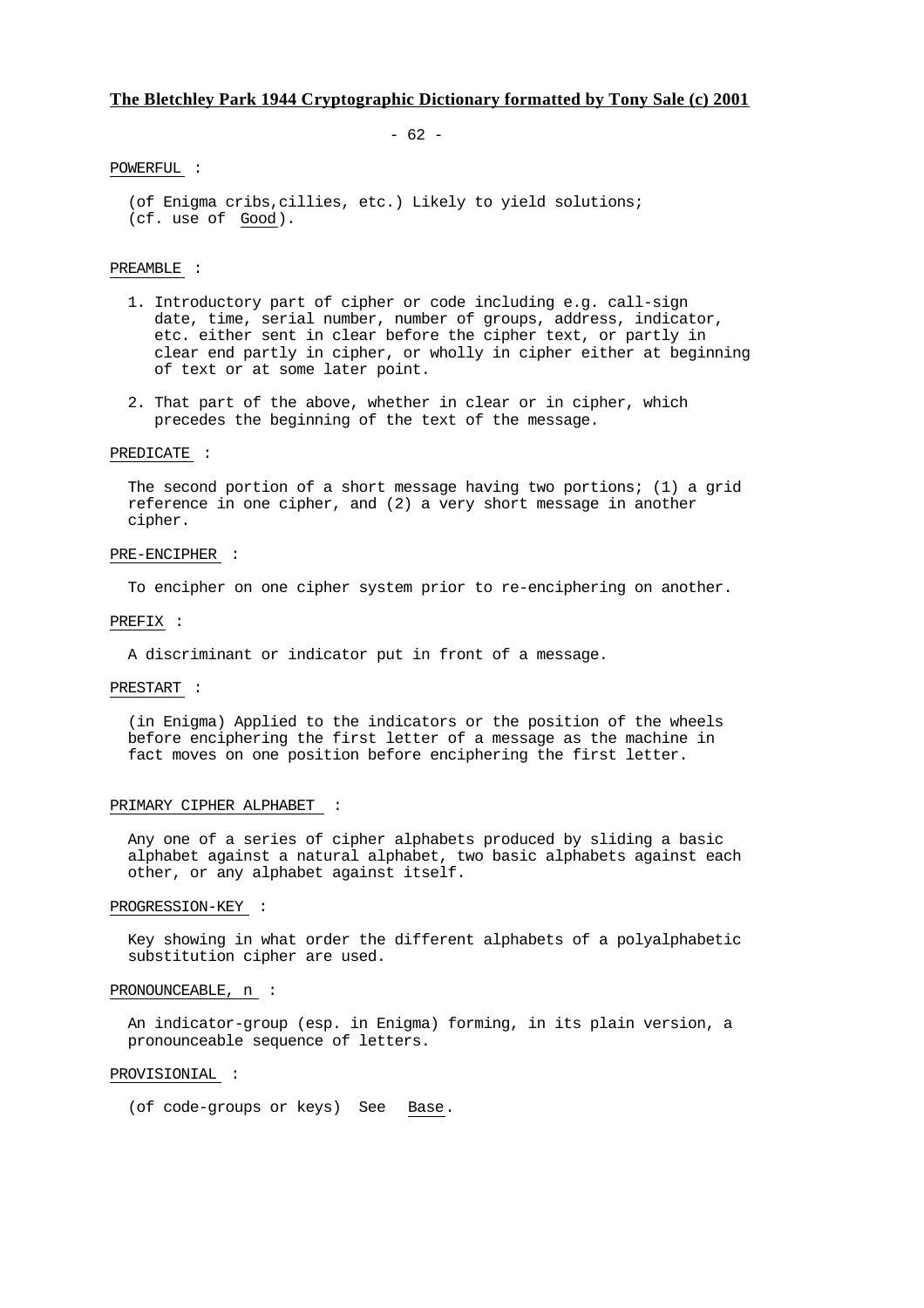- 63 -

## PSI, a :

 Epithet of (any of) the five wheels of the Tunny machine characterized by having the same intermittent movement.

## PSILLI :

 ( short for psychological or psychic Cilli). An Enigma message setting which is so related to the outside indicator (e.g. by completing a word which the outside indicator begins, or continuing the same sequence or series of letters, as in the series - the message settings are underlined WIR BRA : UCH ENZ : IGA RET : TEN ... ) that its clear form can be inferred from the latter; also, any setting which can be guessed from a knowledge of the idiosyncrasies of the operator concerned.

#### PSYCHIC, PSYCHOLOGICAL :

See Psilli .

# Q-CODE :

 International three-letter code, the first letter of each group being Q, or any national adaptation of this, used mainly for signal-service communications by operators.

#### QUALIFIER :

A grammatical group.

### RADICAL :

 One of the 214 basic characters under which Chinese ideographs are grouped for dictionary purposes.

## RADIO FINGER PRINT :

 Enlarged or elongated film-record of morse transmission by means of which the type of transmitter used and the peculiarities of the individual sets of any type can be distinguished, serving to identify stations.

### RADAR :

New name for Radiolocation or Radio-direction-finding.

### RAILWAY CATALOGUE :

 ( in Enigma). A special form of catalogue (see Eins catalogue ) designed for a machine with a rotating Umkehrwalze (first used on Railway traffic).

#### RANDOM :

 Produced by chance or accident, or such as may have been so produced; (esp. of a series of letters, figures or other symbols) such that any one of the total number of different symbols used is equally likely to occur at any point; alternatively, having no discernible patterns or limitations nor any symbol the number of whose occurrences differs from the average number of occurrences by more than a definable and relatively small number, e.g.  $N(n-1)$  where N is the total number of symbols in the series and n the number of different symbols used, or a small multiple of this suitable to the size N.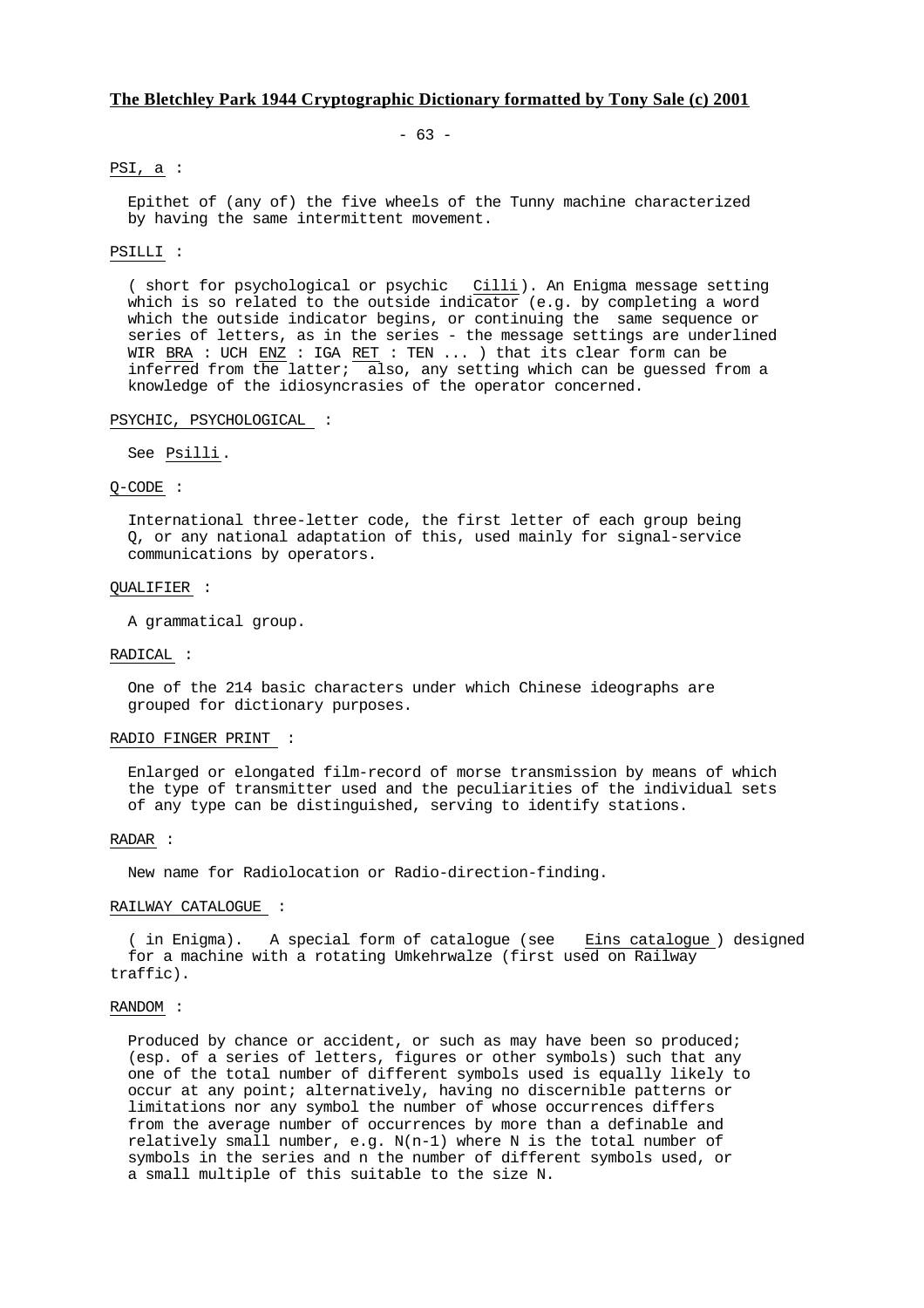- 64 -

# R.D.F. :

Short for Radio-Direction-Finding.

# $R.E., R/E$  :

Short for Re-encodement (used for Re-encipherment ).

### READ :

 To decipher or decode (messages) especially as the result of success ful cryptographic investigation.

## READABLE :

 (of code and cipher systems, especially of reciphered codes). That can be read more or less currently.

### READABILITY :

 Extent to which cipher or code messages of a particular system can be read.

# R.E.B. :

Coded form of the letters R.F.P.

### RECIPHER, v :

- 1. To conceal the true character and figures or letters of an encoded message by applying a key or subtractor (usually by non-carrying addition or subtraction) or by any system of transposition or sub stitution.
- 2. To apply a further enciphering process to a text which is already enciphered.
- 3. (Misused for 'encipher').

### RECIPHER n :

A series of figures or letters used for reciphering; a subtractor.

### RECIPHERING TABLE :

 Any table used for reciphering code messages, e.g. a substitution or subtractor table.

#### RECIPHERMENT :

- 1. Process of disguising the code-groups of an encoded message by applying a key or subtractor, etc.
- 2. (Misused for encipherment ).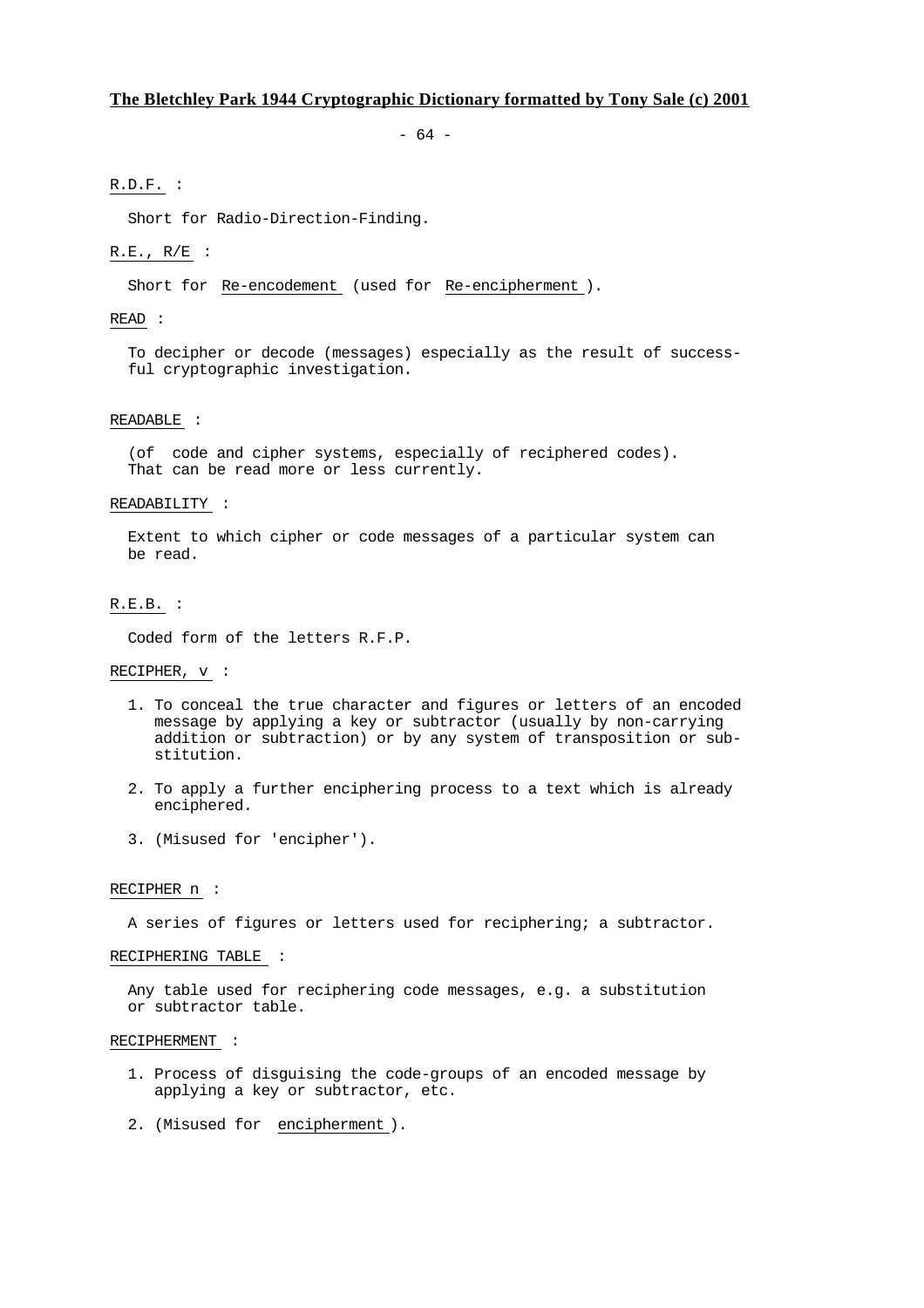$- 65 -$ 

RECIPROCAL a :

- 1. Producing zero or a series of zeros when added non-carrying to a given figure or series of figures.
- 2. (of substitution systems). Consisting of or involving pairs of letters or groups so related that when one is the cipher equivalent of the other, the other is also the cipher equivalent of the one.

## RECIPROCAL n :

- 1. That figure (or letter) which when added non-carrying to a given figure (or letter) gives zero as the sum e.g. in the scale of 10, 9, is the reciprocal of 1, 8 of 2, etc.
- 2. (in two-box Playfair). A bigram having as its enciphered form the same two letters in the opposite order.
- 3. (in Enigma) A backward click .

# RECIPROCAL IDENT :

 An identification obtained from another by utilizing the fact that the trigram substitution tables concerned are reciprocal.

#### RECOGNITION GROUP :

(used for discriminant ).

### RECOVER :

To solve or reconstruct (a key or part of a key).

## RECOVERY :

- 1. Action or process of solving or reconstructing subtractor or other keys.
- 2. A subtractor or other key or any part thereof obtained by solving or reconstruction.
- 3. A code-group identification.

### REDUCE :

 (in full 'reduce to the same basis'). To equate (columns of a depth of reciphered code messages).

### REDUCTION :

 Action or process of equating columns e.g. of a depth of reciphered code messages.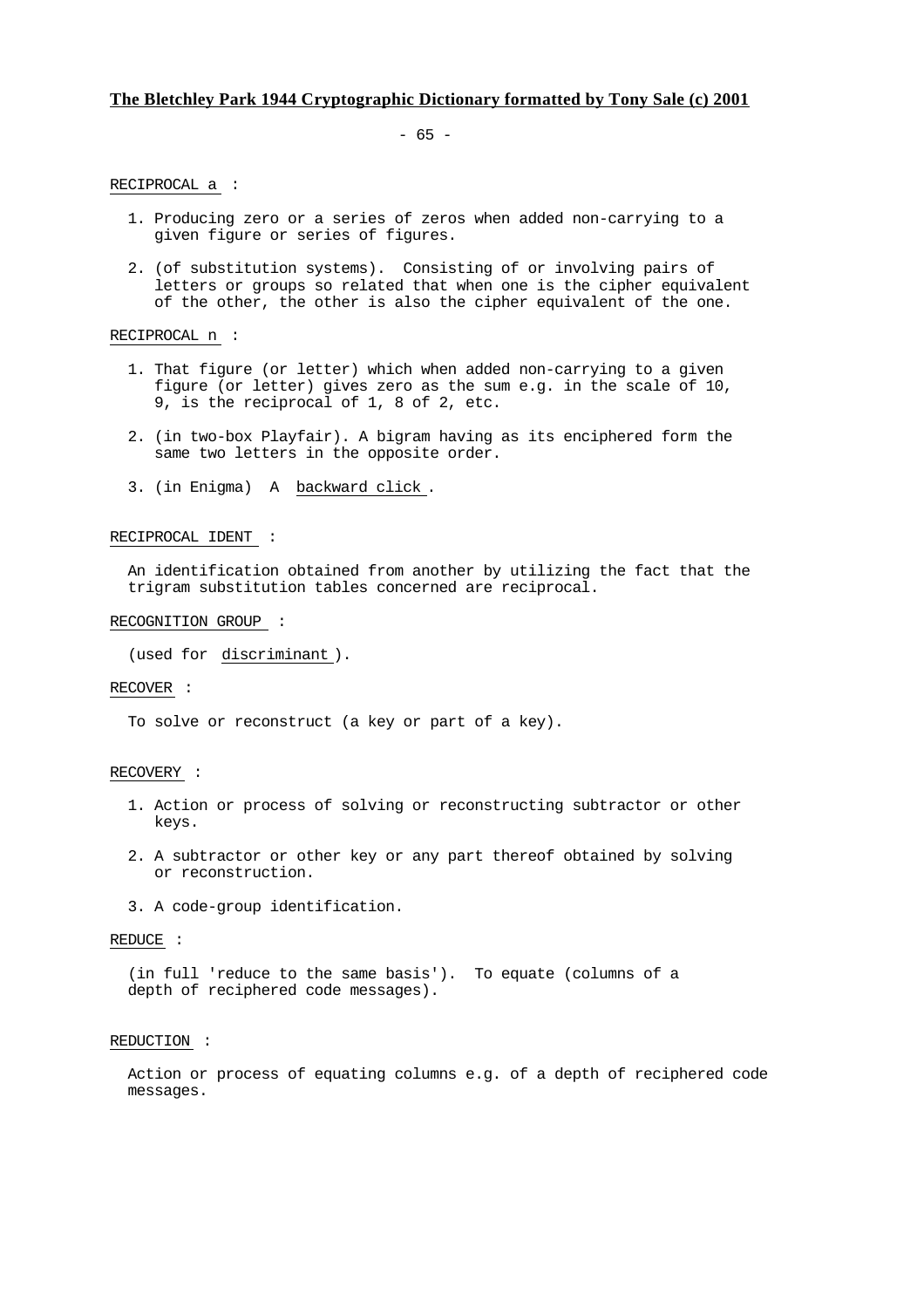$- 66 -$ 

RE-ENCIPHER :

- 1. To encipher on a different cipher or with a different setting or key on the same cipher (a message which has previously been enciphered, transmitted, and deciphered).
- 2. Used or misused for recipher )

#### RE-ENCIPHEREMENT :

 A fresh encipherment of a message either on another setting or in a different cipher.

RE-ENCODE :

- 1. To encode (the same clear message) a second time, especially with a different code or system.
- 2. (Misused for re-encipher ).

### RE-ENCODEMENT :

- i. A second encodement or encodement and recipherment of a message, especially one using a different code.
- 2. (Misused for re-encipherment ), Especially a recipherment recognised as such by having e.g. the same time of origin, approximately the same length, contents calling for or worthy of retransmission, call-signs or other W/T features known to be associated with re-encipherments, and (when one of the two messages concerned has been read) utilized as a crib for the other message.

## REFLECT :

To reproduce symmetrically as by a reflecting surface.

### REFLECTOR (WHEEL) :

Umkehrwalze .

## REGIONAL :

 A general broadcast, similar to a Collective , to the Meteorological stations in a region (i.e. a subdivision of an area).

#### REGISTER n :

 A tabulated record of cipher or code messages(usually of a particular system or type of traffic) including such particulars as call signs, frequency, originator, addressee, date and time of origin, indicators serial number, and beginnings and ends of the texts, etc., or as much of this as is available or known to be relevant.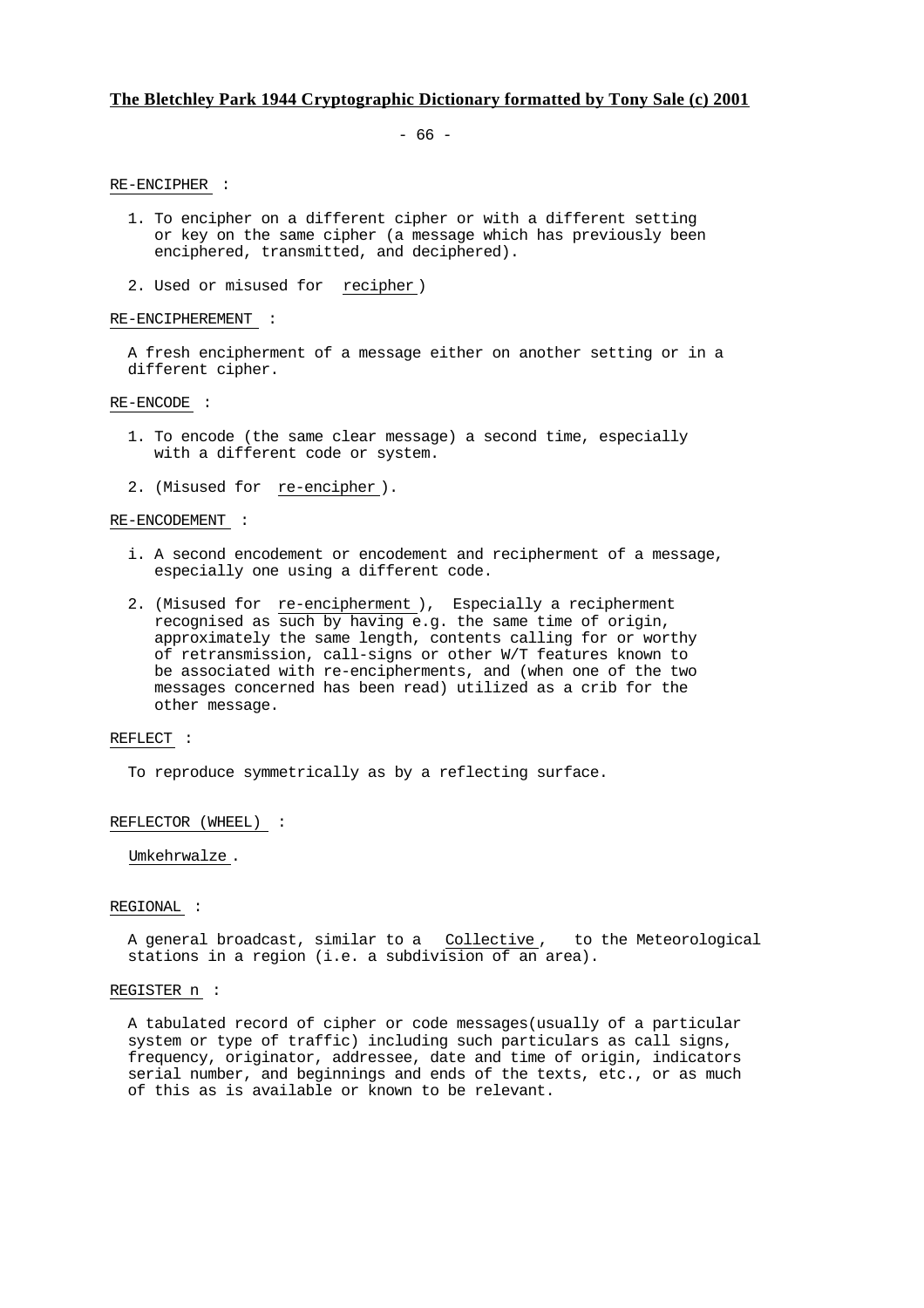- 67 -

#### REGISTER, v :

To enter particulars of (messages) on a register (q.v.)

#### REHASH, v :

 (especially). To rearrange lines or columns of (a subtractor) so as to produce a new subtractor.

## RE-HAT v :

To hat afresh, i.e. in a different order.

### REHATTED :

 Having the same numbers, letters, or groups in a different hatted arrangement.

## REINCODING :

(Misused for re-encipherment).

## REJECT, v :

 (of an Enigma message). To crash with one or more of the possible variants of a crib. (To reject well is to crash with many or all but one of the possible crib-variants; to reject bad1y is to crash with few or none of them.

### REJECTOR :

 An Enigma message considered with regard to the extent to which it crashes with the alternative versions of a crib.

### RELINEATION :

Rearrangement of line or margin numbers; (app. = remargination ).

### REMARGINED :

 (of a code-book). Having two figures of the code-groups altered, especially by a rehatting of the margin numbers.

### REMARGINATION :

 Action or process of renumbering the margins, i.e. altering two figures of the groups in the code.

#### REPAGED :

 (of a code-book). Having the page-numbers altered, and consequently all figures except two (normally the last two) of the code groups changed.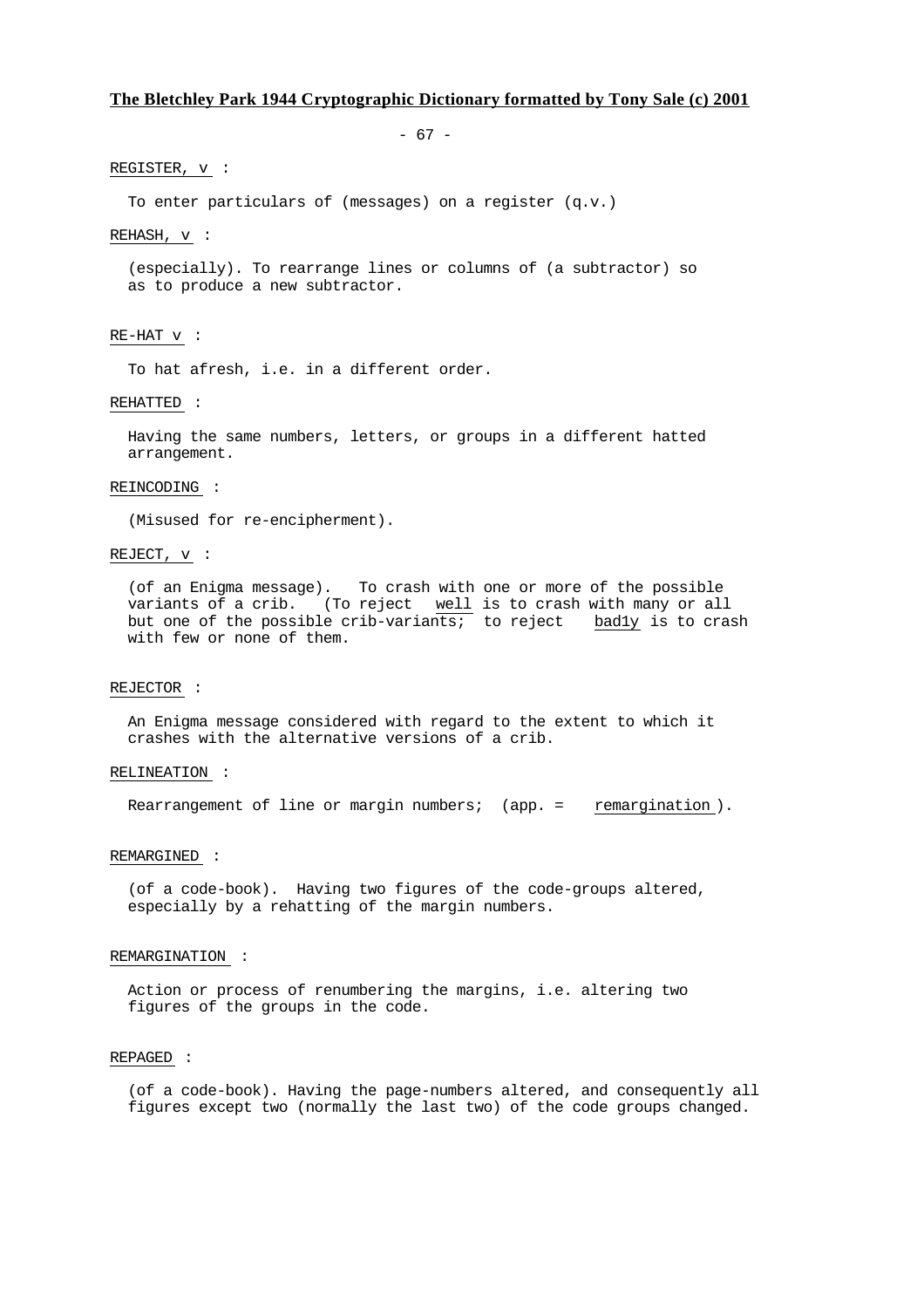- 68 -

### REPAGINATION :

 Renumbering of the pages of a code book, normally affecting all except two of the figures of each code-group.

## REPEAT :

- 1. (especially) A second or subsequent occurrence of a code or cipher passage or set of characteristics either in the same or in other messages.
- 2. A cipher passage or series of characteristics that occurs elsewhere, either in the same or in other messages.
- 3. A second or subsequent transmission of a message or any part thereof.
- 4. Re-use of subtractor tables or keys; a subtractor table or other key thus re-used.

#### REPEATER :

- 1. One that repeats or recurs.
- 2. A re-encipherment.

### REQUEST :

 (in German Y service Traffic) A short message from an aircraft giving the frequency and call sign of an enemy station which it has picked up, and asking for an immediate bearing to be taken on that station.

#### RE-RECIPHER :

 A second reciphering key or process applied to an already reciphered code message.

### RE-REGISTER :

 A register of decoded messages designed to assist book-breaking especially on the introduction of a new code-book for the same traffic. See next.

### RE-REGISTRATION :

 A second registration of cipher or code messages; especially a egistration of decoded messages, made on the basis of originating unit or station, and including such particulars as date and time of origin, call-sign, address, signature, originator's serial number, transmitting station's serial number, nature of subject matter, and index number of decode, designed to facilitate book-breaking especially when a new book is introduced.

#### RESEARCH :

 Systematic study or investigation of any (esp. of a new) type of cipher traffic aimed at (a) establishing its essential character, e.g. whether transposition or substitution and, if the latter, whether machine or hand cipher or code (b) determining the essential character of the processes and appliances or mechanisms, if any, involved in its production; and (c) devising methods of attack, and esp. methods of solution, appropriate to the ascertained nature of the problem; (cf. Development ). Also, the production of general treatises on cryptography, e.g. this dictionary.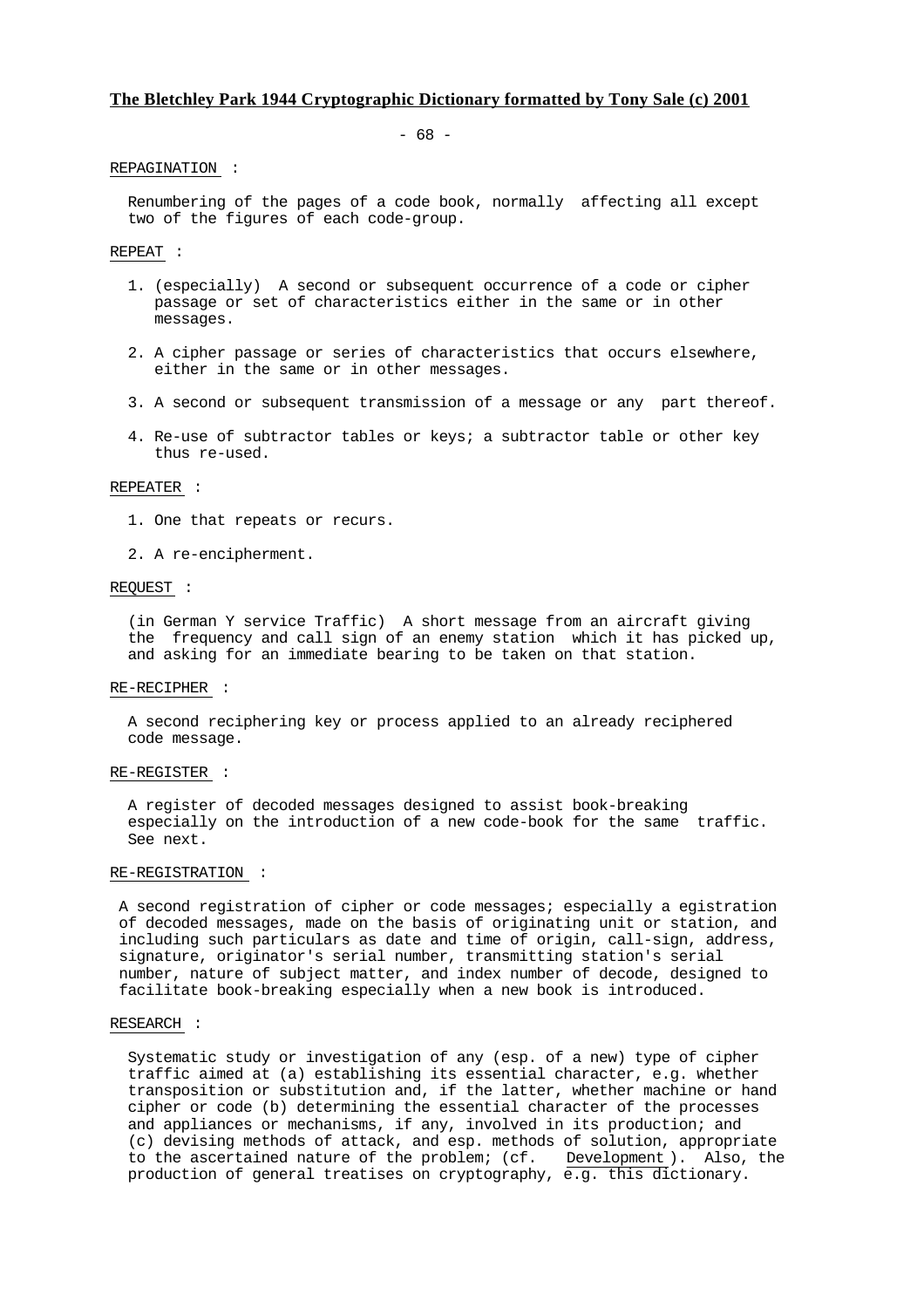- 69 -

### RESUBSTITUTION :

 A second or subsequent substitution carried out on the top of a previous one.

### RETROFLECTION :

 Process whereby each of a series of numbers in numerical order is associated with one of another series in the reverse order (i.e. the smallest in the first series with the largest in the second), the second series being a continuation of the first, but written in the opposite direction.

### REVERSE v :

(used for interchange)

### REVERSED :

 (of standard cipher alphabets) In which the clear and cipher components run in opposite directions.

### REVERSIBLE :

 (in Playfair systems) An equation of a clear bigram with a (different) cipher bigram which is still true when the bigrams are interchanged.

### REVOLVING STENCIL :

 A square stencil designed to disclose a different set of squares at each of three successive turnings through 90 degrees.

## R.F.P. :

Short for Radio Finger Print.

## RHYTHM :

 (in transposition) A recurring series of differences between sets of adjacent or similarly spaced terms of an anagram key.

## RIMA :

 (in Enigma) A crib suggested to B.P. by the Naval Section at Washington (reverse of amir).

### RINGSTELLUNG :

 Position of alphabet-bearing tyre on wheel of Enigma machine, defined by number or letter at which a clip is set.

## RINGSTELLUNG CUT OUT :

 A running of a bombe with a restriction on the range of possible Ringstellungen.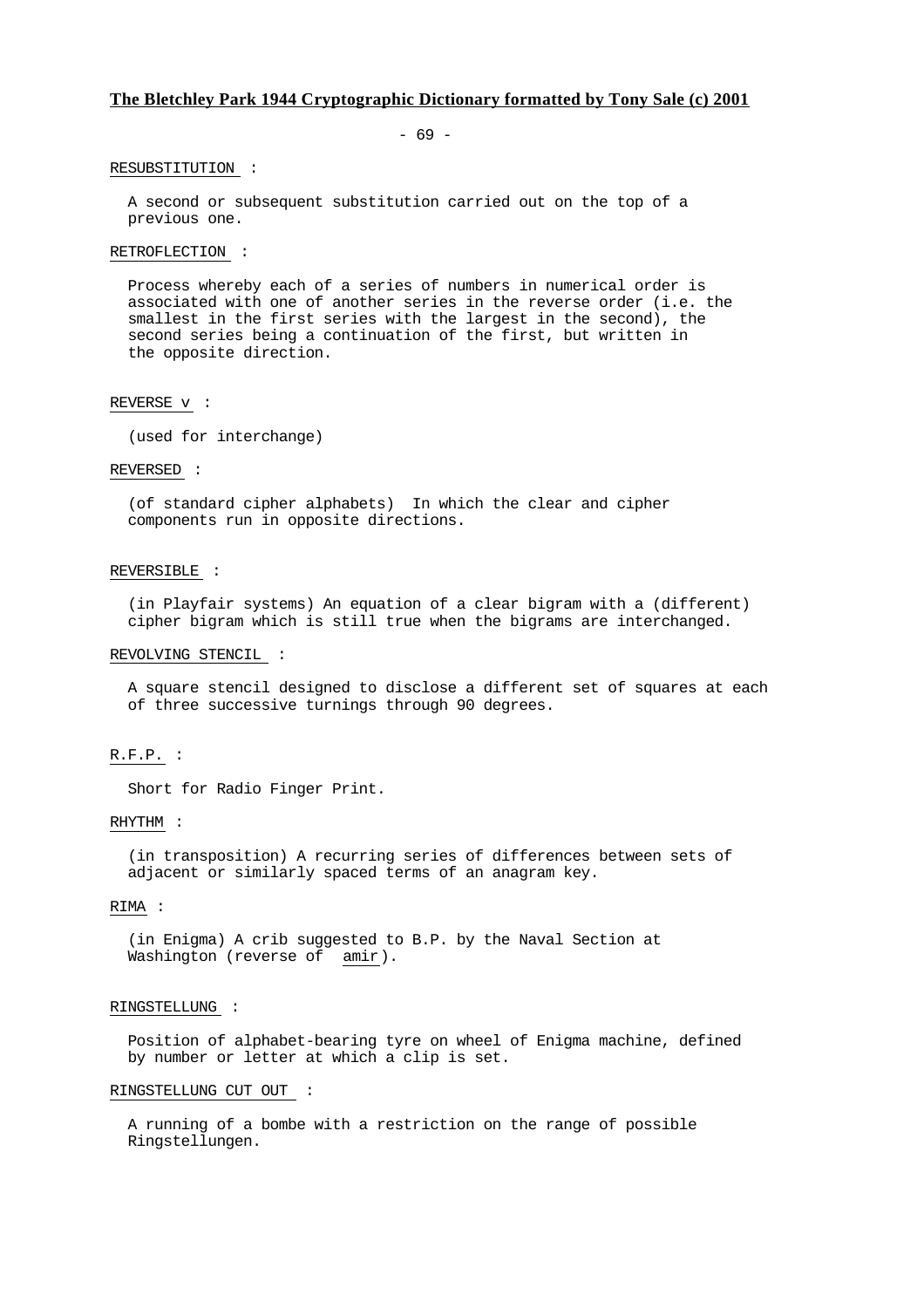$- 70 -$ 

### ROBINSON :

 (in Tunny). One of the high-speed machines (primarily designed to make counts and comparisons on any desired period) used to apply Tutte's method for the determination of unknown chi-wheel patterns and for the setting of chi-wheels whose patterns are known, by reading simultaneously two consecutive letters on each of two teleprinter tapes (one being that of a cipher message the other that of the two selected chi-wheels) by photo-electric means, combining and comparing the readings by suitable electric apparatus, and recording the counts for different settings by means of a printing attachment. Cf. Bedstead .

### ROD :

 Strip of wood or other suitable material ruled off in equal compartments, used e.g. in solving simple transposition ciphers; a similar device bearing a wheel-pattern or a cipher-machine or other key component of a cipher used for setting messages (see also direct rod , inverse rod ).

## ROD OUT :

 To set (a message) and so, in Enigma, break (a key) by using rods or a rod square.

#### ROD-PAIRING :

 (in Enigma). An association of two direct rods or of two letters at the same position on a pair of inverse rods, determined or suggested by an unsteckered constatation, especially in the process of setting a message.

## ROD-POSITION :

 (in Enigma). Position of the wheels of an Enigma machine corresponding to the rods of the wheels concerned and indicated by the letters (or figures) which would appear in the windows if the ringstellung were set at Z (i.e. zero) for each wheel.

# ROD-SQUARE :

 Square of 26 letters by 26 (or rectangle 26 by 52) formed by the Direct or Inverse Rods of a particular Enigma wheel arranged in order.

### ROD-UPRIGHT :

A vertical column of a Rod-square,(representing the wiring of the wheel).

#### ROUTE :

 Scheme of order or direction in which characters are written, read, or otherwise dealt with, especially order in which characters are written into, or taken out of, the cage in transposition.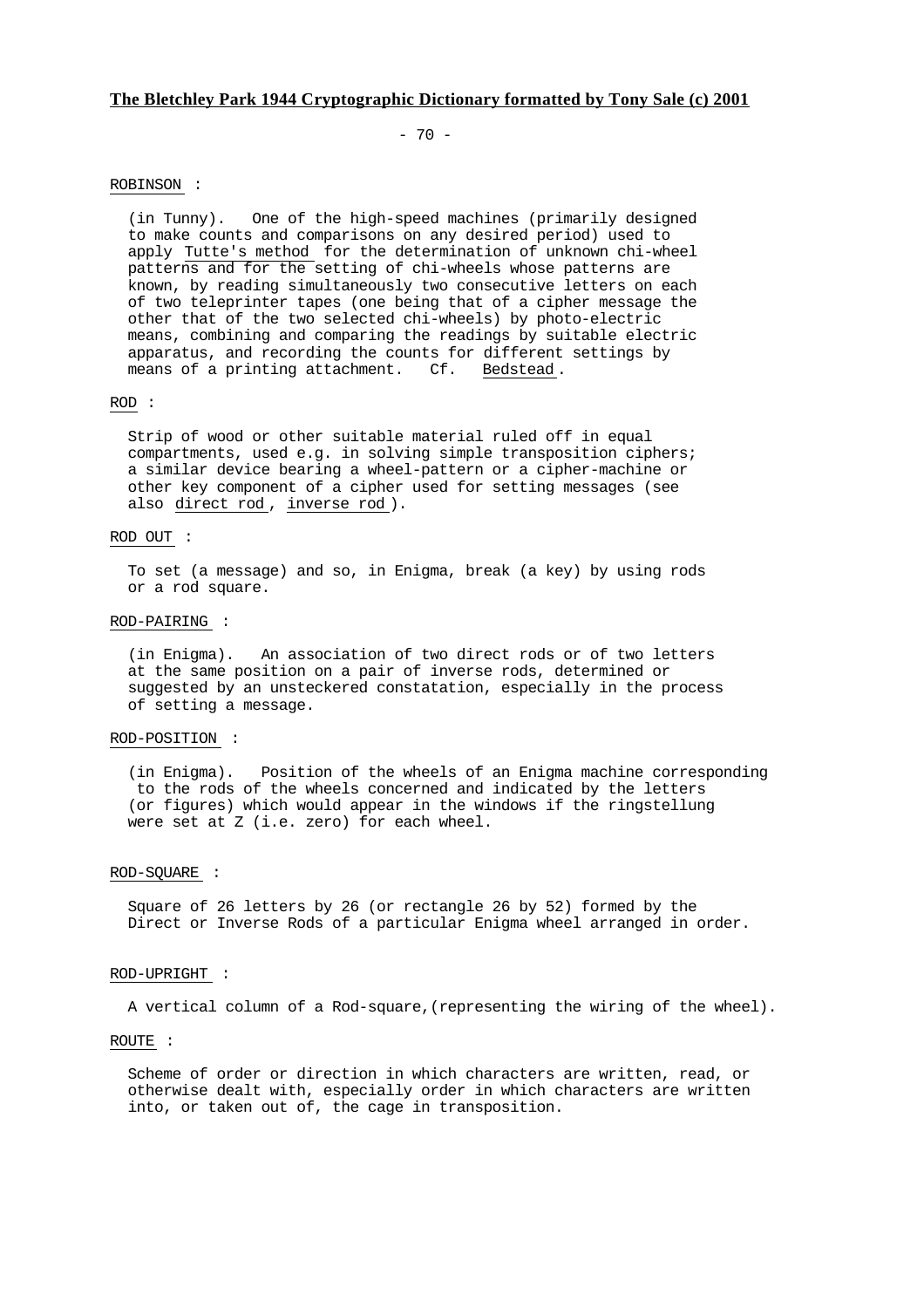- 71 -

### ROUTING :

 (especially). Pattern of sequence in which a text is written into or taken out of the cage in transposition.

### ROUTINE, n :

A routine message.

## ROW :

 (especially). Series of 200 call-signs in Bird Book, constituting a Single row when the book is regarded as a single table having 200 rows and 200 columns.

# R.R. :

Short for Registration Room,

## R.S. R/S :

Short for Ringstellung.

### R.T. R/T :

Abbreviation of Radiotelephony.

### RUN, n :

- 1. A continuous stretch, especially of a subtractor or key.
- 2. (in Enigma). A consecutive test of all settings or of all settings and all or all likely wheel-orders, made by a bombe for a particular menu or set of menus.

## RUN, v :

 To test (a menu or set of menus) on the bombe in all possible or all likely settings and wheel-orders.

## RUNNING KEY :

 (in polyalphabetic ciphers). A non-periodic alphabetic key obtained from a book or any continuous passage of writing.

## SALTATION :

 Process of selecting units from a natural series so as to leave, usually irregular, gaps in the series.

### SANDWICH, n :

 One or more repeated characters enclosing one or more other characters.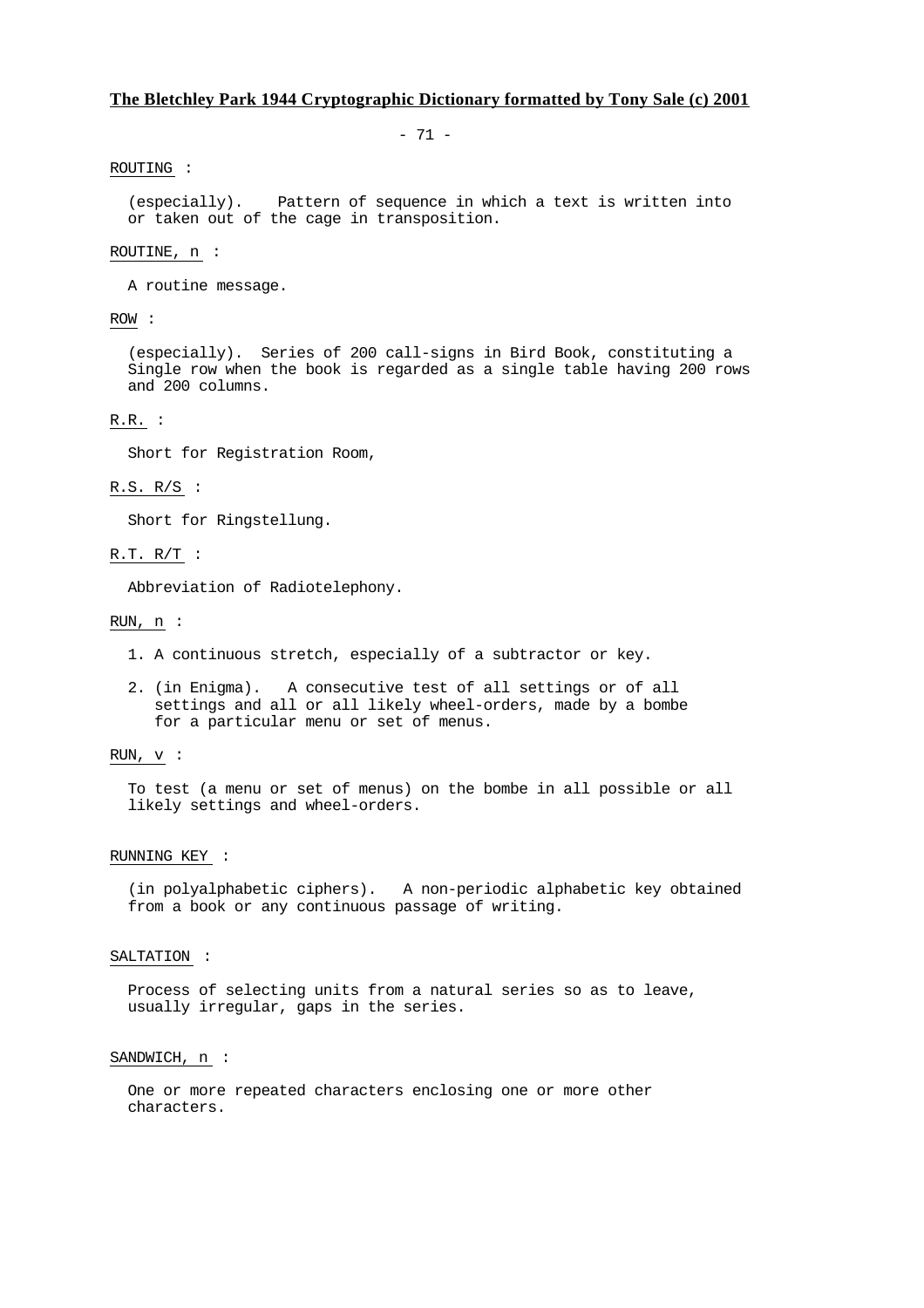- 72 -

## SANDWICH v :

To be repeated so as to enclose one or more characters.

### SCALE :

 Basis on which figures (or letters) above an agreed limit are represented by an extra digit; that number which is represented by 0 and a 1 which is either carried to the left (or dropped) in any arithmetical system; arithmetical modulus, (The common scale is the scale of ten).

### SCORE :

 The odds in favour of a particular hypothesis, esp. when stated as a logarithm, so that total can be obtained by adding instead of multiplying.

#### SCRAMBLE, n :

 (especially). A re-arrangement of three-figure reciphering tables in an other than the normal day-of-the-month order.

#### SCRAMBLE, v :

- 1. To rearrange, especially in non-alphabetical or non-numerical order; to hat.
- 2. To render (telephonic conversation) unintelligible over a part of a system by interposing frequency-changing mechanisms.

#### SCREED :

A write-up.

## SCRITCH,  $v :$

 (especially in Enigma). To test (a hypothesis or possible solution) by examining its implications in conjunction with each of a set of (usually 26) further assumptions in turn, eliminating those cases which yield contradictions and scoring the others.

## SEARCH, a :

- 1. (of intercepting sets). Engaged in searching for transmissions from new stations or on new frequencies or any type of transmission not otherwise covered.
- 2. Derived from or connected with the intercepts or records of search sets.

SEARCH-STENCIL :

See stencil 2.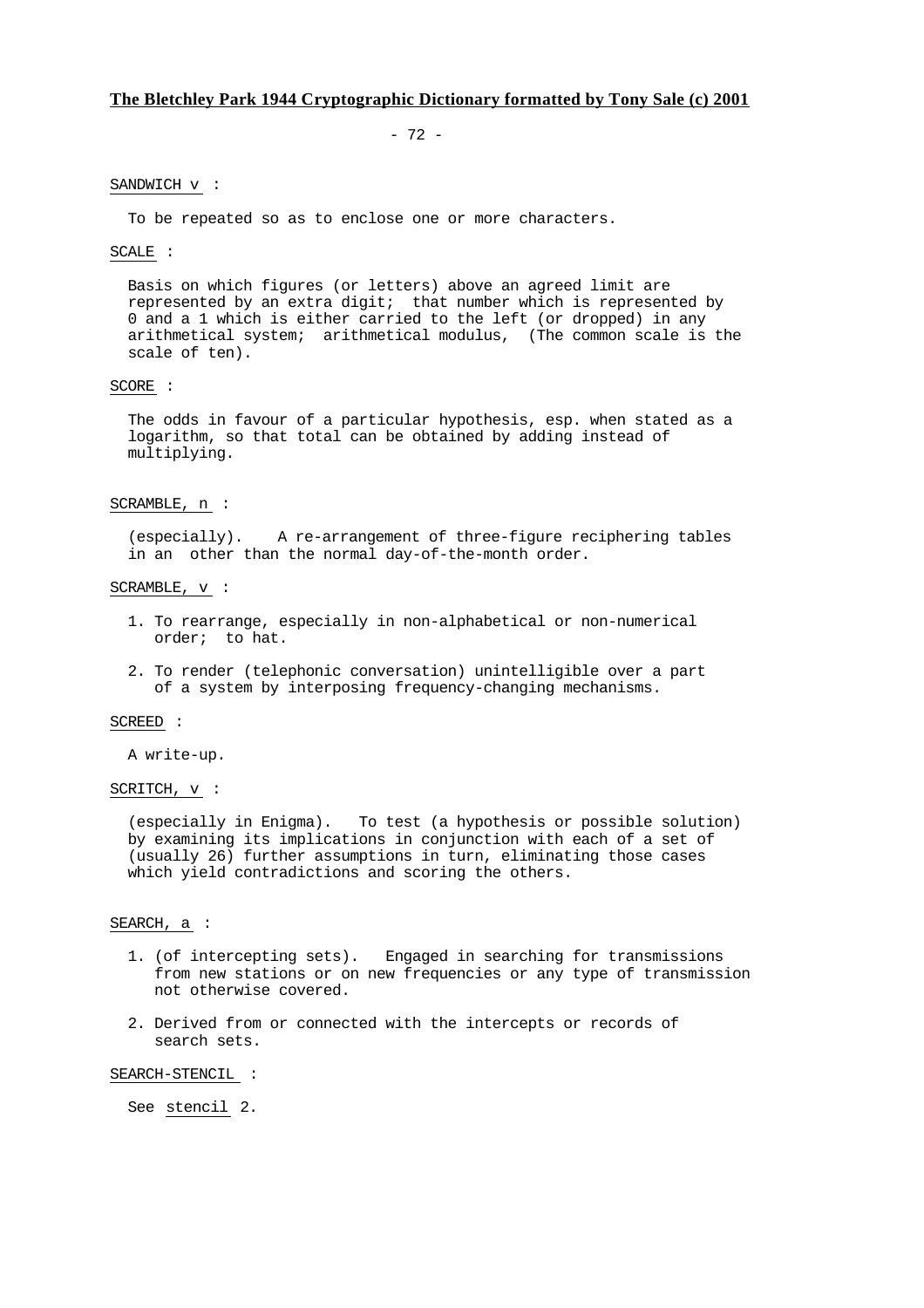- 73 -

## SECONDARY CIPHER ALPHABET :

 The alphabet produced when a primary cipher alphabet is rearranged with its plain component in alphabetical order.

#### SECTOR CODE :

 A German code associated with a particular coastal defence sector rather than with any particular formation.

### SELF-EVIDENT :

### SELF-STECKERED :

- 1. (of a letter). Steckered to itself, i.e. unsteckered.
- 2. (of a menu). Containing or consisting of unsteckered letters.

### SELF-STECKERED SELECTION :

 Method of setting menus on bombes so that stops only occur when at least one letter on the main chain is self-steckered.

### SELF-SUMMING :

(of code-groups). Of which the characters sum to zero.

### SEMI-HATTED :

(of code-books). Hatted within definite, and usually small, sections.

## SEPARATOR :

A letter or other symbol used to separate words.

### SEQUENCE :

 (especially). Order of letters in the plain or cipher component of a cipher alphabet, or on wheels of the Wheatstone and Kryha machines.

### SPECIAL NUMBER :

 One of a series of natural numbers attached to a message as its reference number by its originator, (or by its interceptor, or by any other person who may subsequently deal with it).

#### SET, v :

- 1. To find the starting position of (a reciphered code message) on the subtractor.
- 2. To find the indicators or starting positions of the wheels for deciphering a machine-cipher message.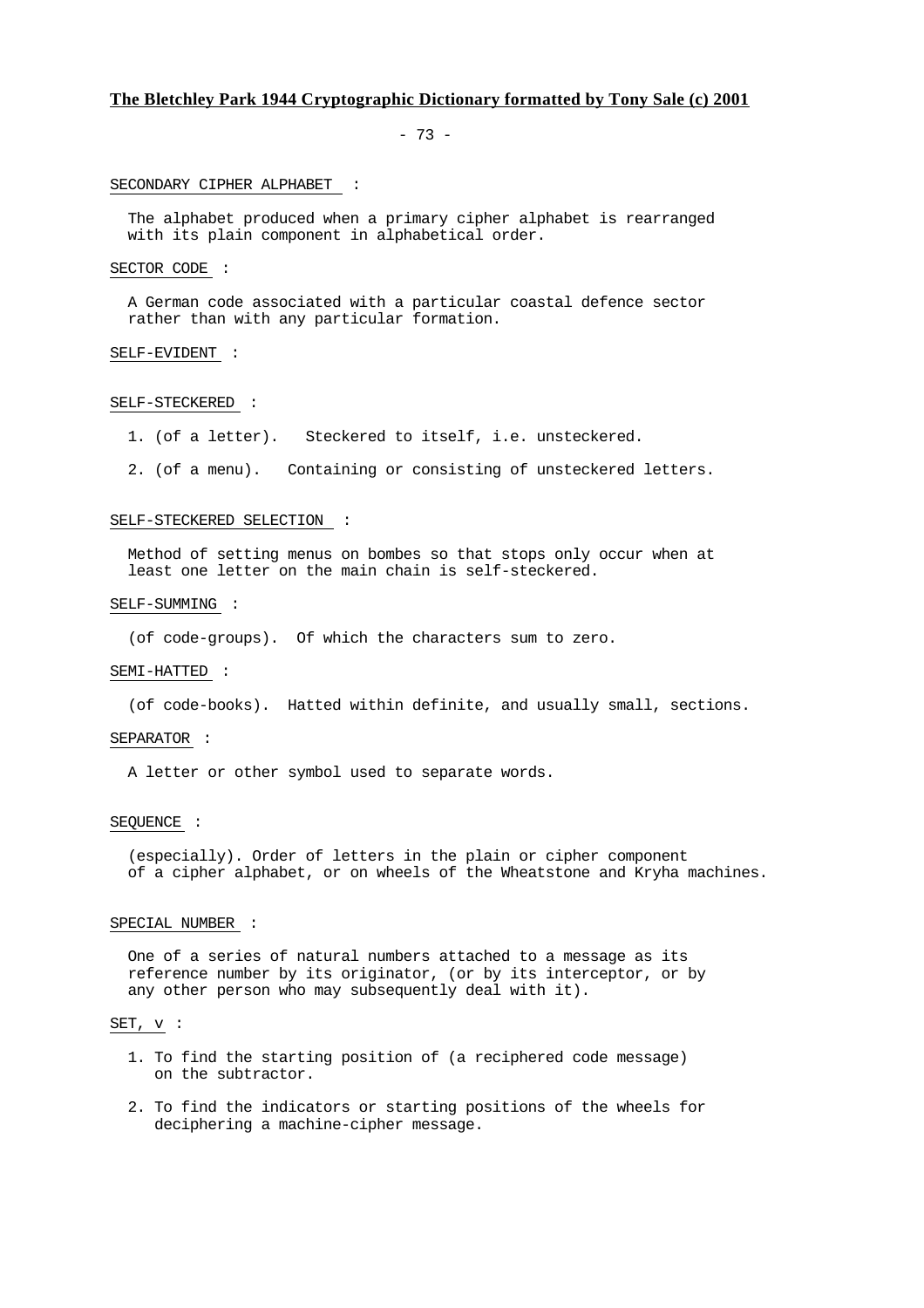- 74 -

### SET IN DEPTH :

 (of messages). Written below each other in such a way that letters or figures enciphered or reciphered by the same letter or figure of the key lie in the same vertical column.

### SETTING :

- 1. Initial position of moving parts, especially wheels, of a cipher machine, for enciphered a particular message, determining part of key used for the enciphering.
- 2. Position (usually denoted by page, line, and column numbers) on a reciphering key or subtractor, especially a long subtractor, where the reciphering of an encoded message begins. Cf. Indicator .

### SET-UP :

- 1. Arrangement or character of those parts of a cipher machine (e.g. wheel-patterns, wiring-systems) which normally remain unaltered for comparatively long periods of time (e.g. a day or month) or for the encipherment of a large number of messages.
- 2. (misused for Setting 1)

#### SHIFT :

- 1. Difference in position of clear language etc. in staggered messages.
- 2. Adder number or slide.

## SHORT SUBTRACTOR :

 A subtractor which is shorter than the texts it is normally employed to recipher.

## SHOT :

 An attempt to break an Enigma key on a crib, especially one involving the running of one or more menus on the bombe.

### SHUFFLE :

(used for transpose ).

#### SHUFFLED :

(of alphabets). Hatted or rehatted.

## SHUTTLE :

Characterized by motion to and fro.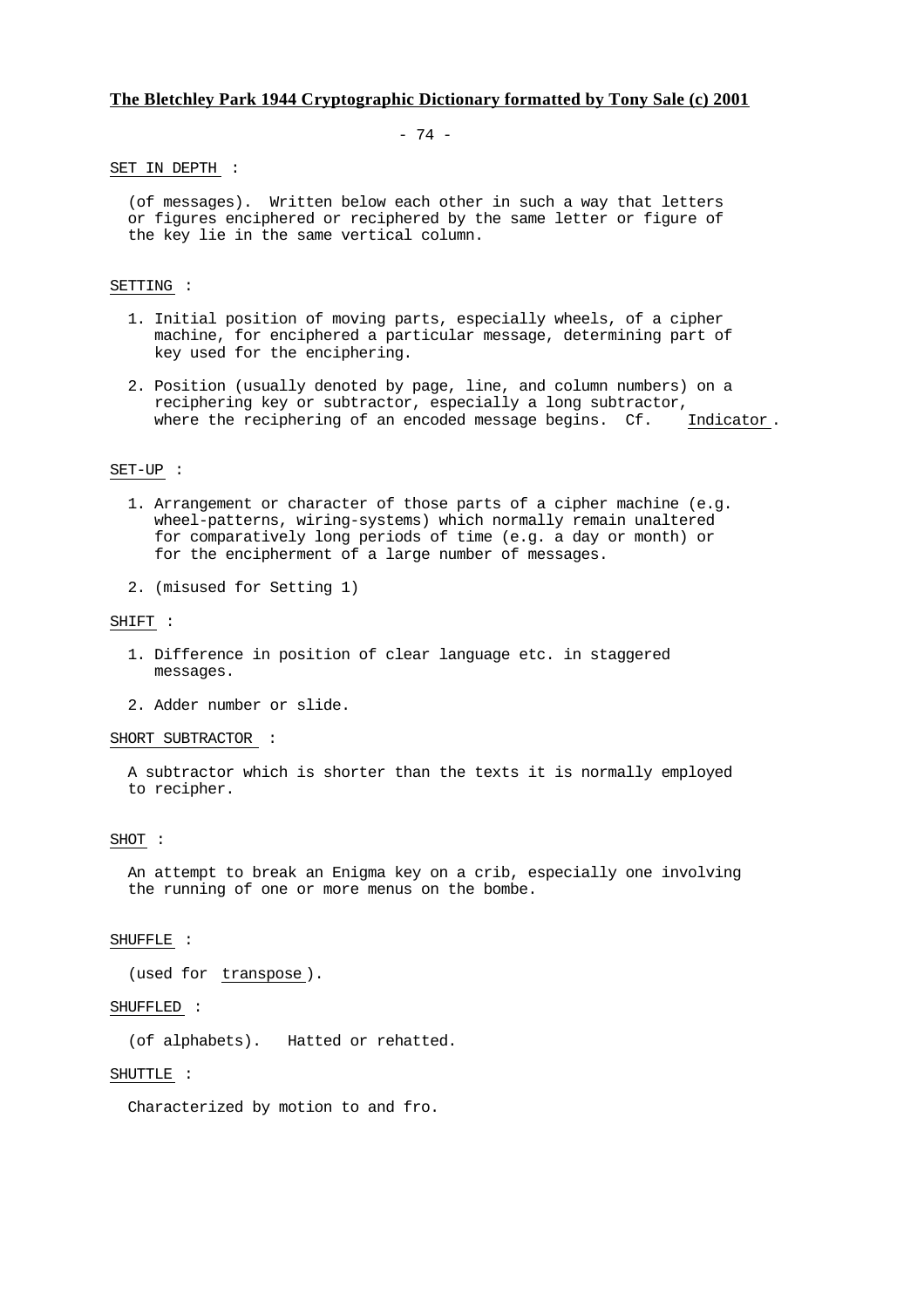- 75 -

### SIGNAL :

(especially). A code or cipher message, usually one sent by wireless.

### SIGNAL INTELLIGENCE :

The organization responsible for the interception of all enemy and neutral communications and radio transmissions (cf.  $\frac{Y}{Y}$  Service, which neutral communications and radio transmissions (cf. is one part of this), their deciphering and decoding and the preparation of the Intelligence resulting therefrom in a useful form.

### SIGNATURE :

 Name of originator, usually occurring at end of cipher message; code group for name of originator.

## SIGNIFICANCE :

 (especially). Quality whereby any feature of code or cipher message differs from what may be reasonably attributed to accident.

### SIGNIFICANT :

- 1. Having meaning or significance.
- 2. Exhibiting some feature or limitation which cannot reasonably be attributed to chance.

### SIGN-OFF :

A signal (usually VA) denoting the termination of a morse transmission.

### SIMPLE TRANSPOSITION :

Transposition in which only one rearranging process is involved.

## SINGLE CHI (pron. tshi) :

Simple transposition.

### SINGLE-MENU :

Using or involving only a single menu (cf. Hoppity )

### SLANT :

Oblique stroke, e.g. as used between shillings and pence.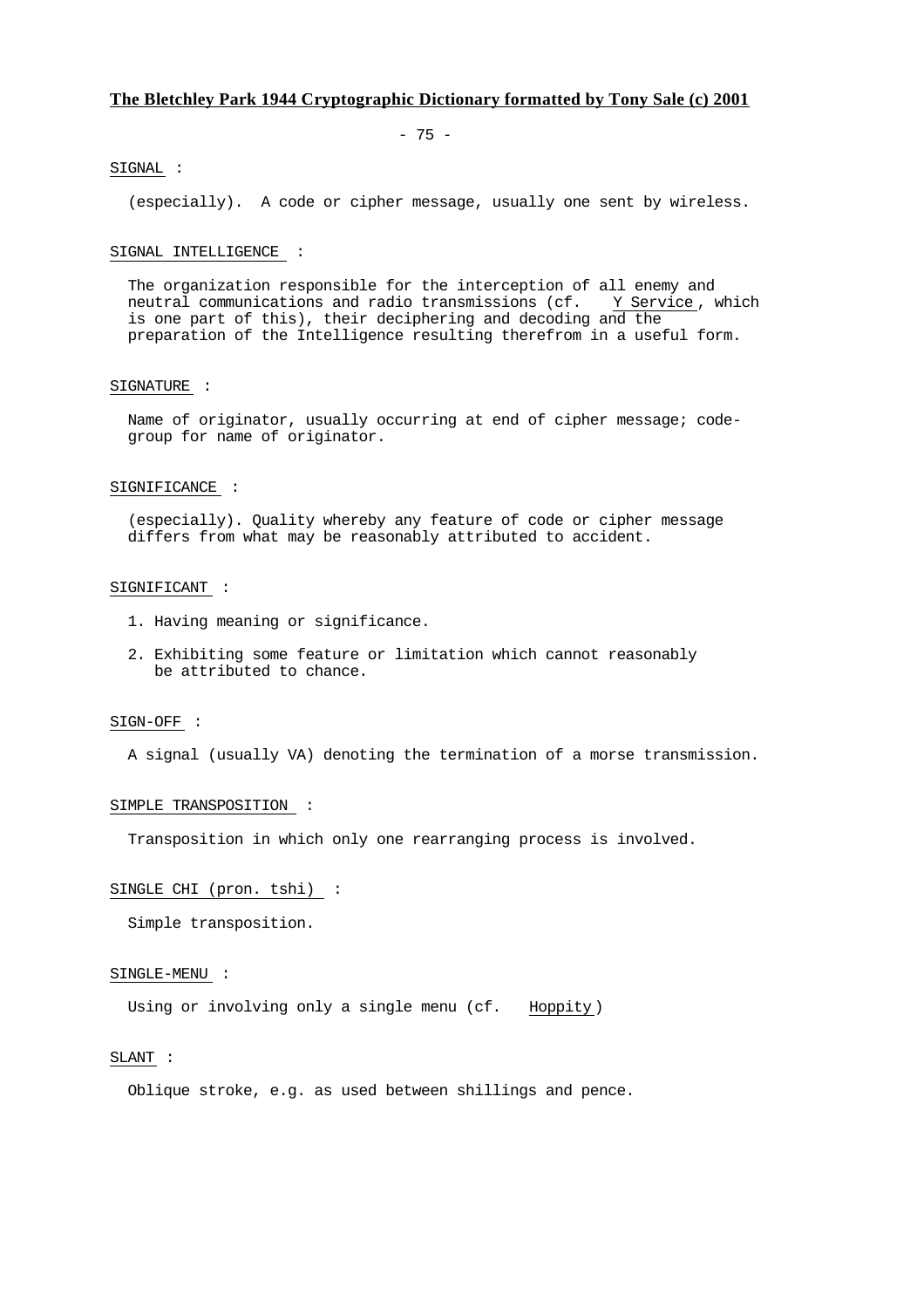- 76 -

SLIDE, n :

- 1. Movement of two alphabets or numerical series written or printed with equal spacing on two rods or other suitable mediums, against each other, or of one alphabet or series against itself, giving for (each different position a different substitution alphabet, etc. (For convenience one of the alphabets is normally repeated.).
- 2. Instrument consisting of one rod capable of being moved along a groove in another rod, both being divided into equal spaces for the reception of alphabets.
- 3. Amount which one alphabet (or other series) is slid against another or against itself, measured by the number of spaces a particular letter has moved across from a fixed starting-point, for enciphering a particular letter; normally determined by a letter or figure of the key.
- 4. (in Tunny). Incorrect relative position of part of a cipher text, occasioned by one or more missing or extra letters, and tending to add to the normal difficulties of chi-setting and/or deciphering.
- 5. (in Tunny). Similarity, specially of a chi-wheel pattern to itself, usually about four places farther on, giving similarities in the counts obtained from different settings.

## SLIDE :

- 1. To move one alphabet or series of numbers against another or against itself, especially alphabets, etc. written for convenience on rods or a cipher-slide.
- 2. To compare two different frequency distributions or the like in different successive horizontal positions with a view to fitting one to the other.

### SLIDE CODE :

 A three letter code which is varied from time to time by sliding the code groups against the clear equivalents.

#### SLIDE-RULE :

- 1. A cipher-slide.
- 2. A log-scale.

#### SLIDING ALPHABET :

 An alphabet which is slid against another or against itself in the process of enciphering or deciphering.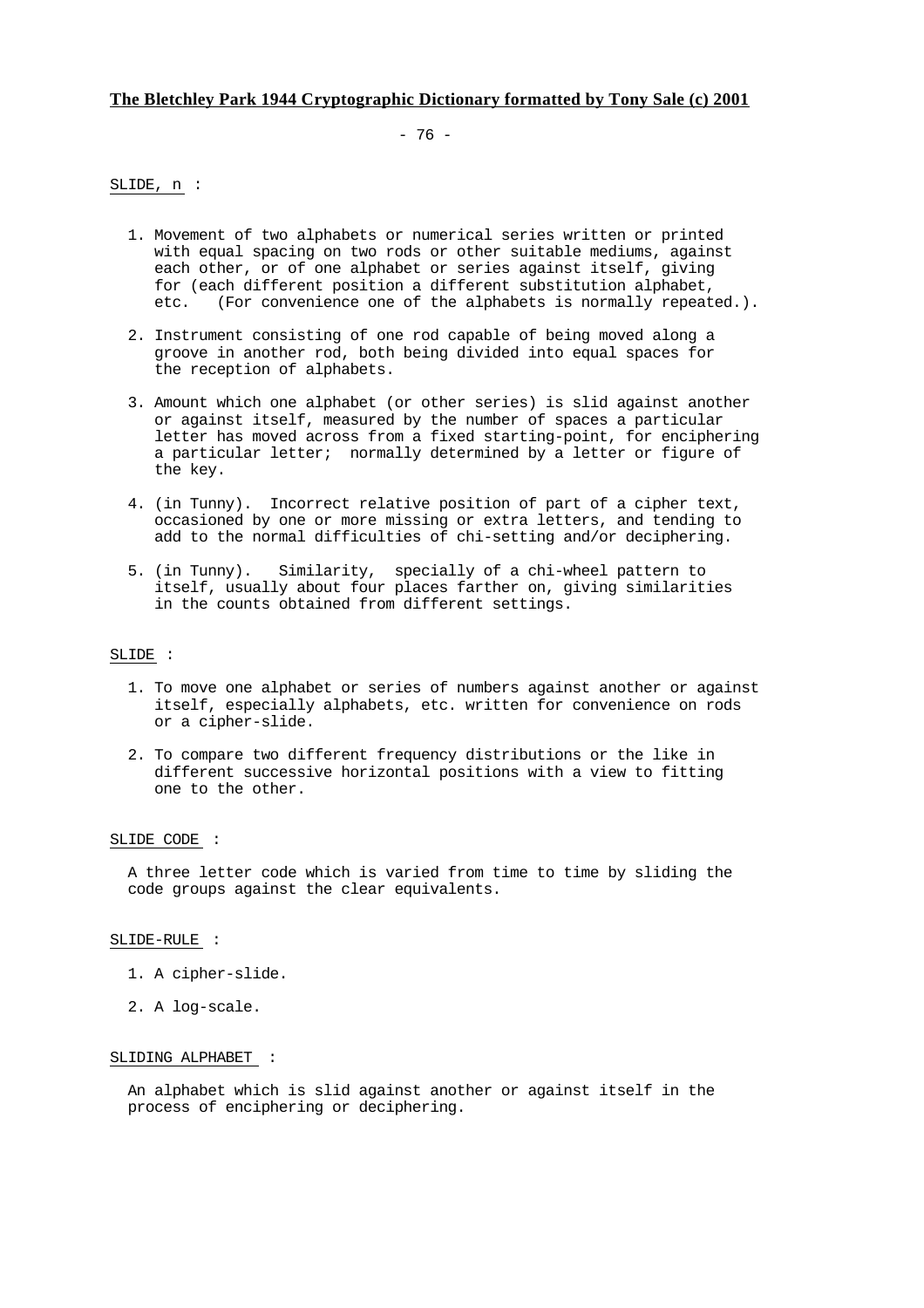- 77 -

## SLIP, n :

 (especially). Sheet of paper containing short description of a particular code or cipher system with details of its external characteristics (e.g. call-signs, preamble, etc.), users, and period of currency.

## SLIP, v :

 To apply a subtractor or code-group at successive positions of a reciphered code message with a view to finding out where it may be located.

# SOLID :

 Written or recurring in one continuous run, i.e. without spaces or gaps.

# SOLVE :

- 1. To read or break (a cipher or any part thereof).
- 2. To identify (a code-group).

### SORT, n :

Process of arranging in any particular order.

### SORT, v :

To arrange on any particular basis.

## SPACED :

 Characterized by spaces, especially equal spaces, between successive members of a natural or other series.

# SPELLER :

Code-group for one or more letters used in spelling words; ( = next).

### SPELLS :

 Code-groups for single letter, bigrams, or other units, used for spelling words, especially proper names, not otherwise provided for in the code.

## SPIDER-WEB :

(in Enigma). Obsolete for a chain in a menu.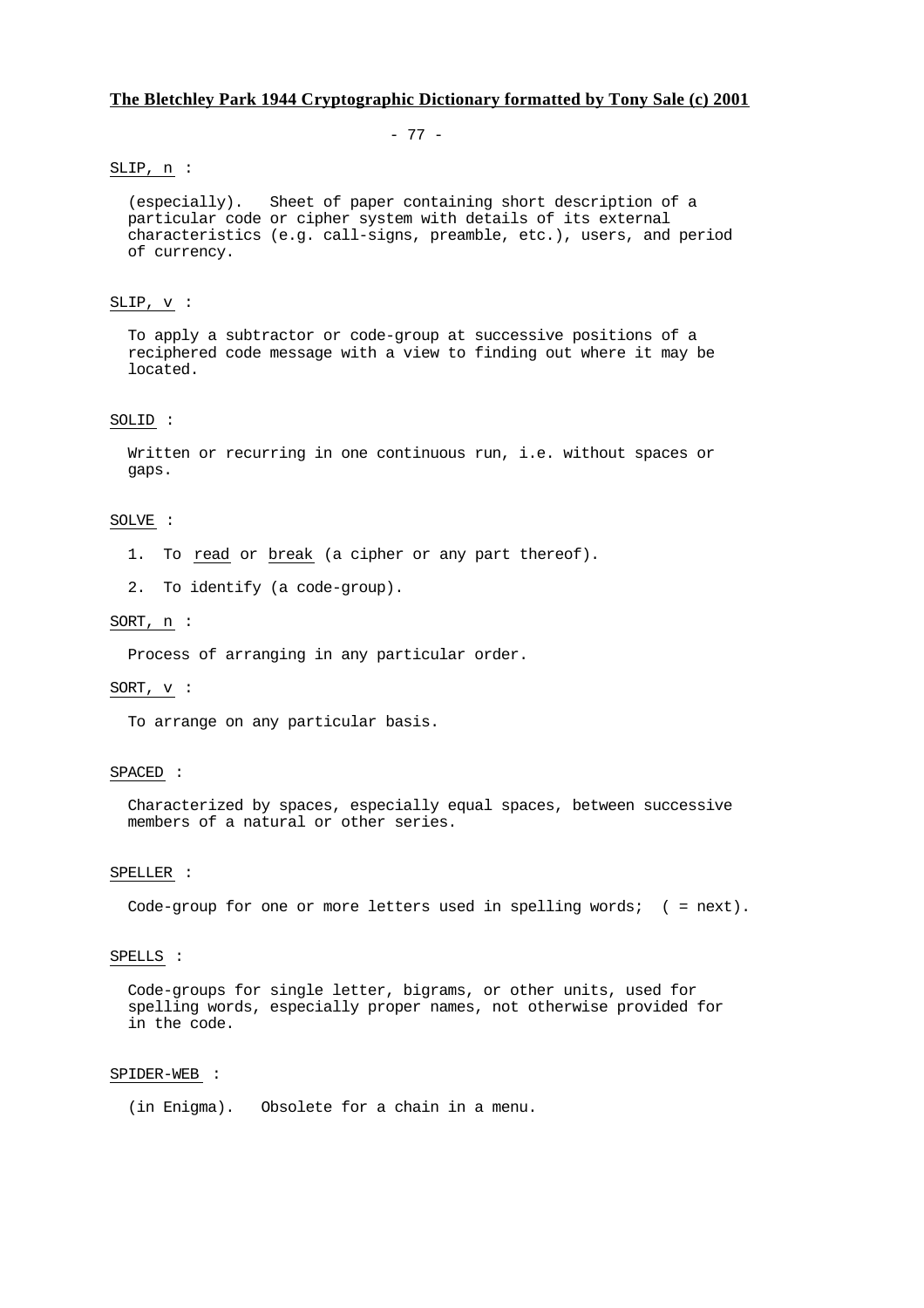- 78 -

### SPLIT CLICHE :

 A set of two or more code-groups which tend to recur, not consecutively but at a more or less regular distance from each other.

## SPOTTY :

(of a cipher text). Faulty or corrupt.

#### SOUARE :

- 1. The arrangement of 25 letters in a square, or one of several such arrangements, constituting the key or part of the key of a Playfair cipher system.
- 2. Any one of the compartments of a transposition cage into which a single letter is written.
- 3. A short key or piece of key or a table of key-groups for reciphering indicators printed, or regarded as printed, in a square or rectangular form.

## SQUARE, v :

 To reconstruct the square or squares used in Playfair cipher system.

### SQUARE COUNT :

 A count made on a square of squared paper each line of which corresponds to a different first letter or number of a bigram and each column to a different second letter or number; each entry has thus two co-ordinates. cf. Foss sheet .

# S.S. :

Short for Self-steckered.

# S.S.S. :

Short for Self-stecker Selection .

### STAB :

(of German cipher keys). Used for "staff" messages. cf. Offizier .

### STAGGER, n :

 Occurrence of the same clear passage or the same code groups at almost but not exactly the same point in each of two cipher, or messages which are in depth with each other.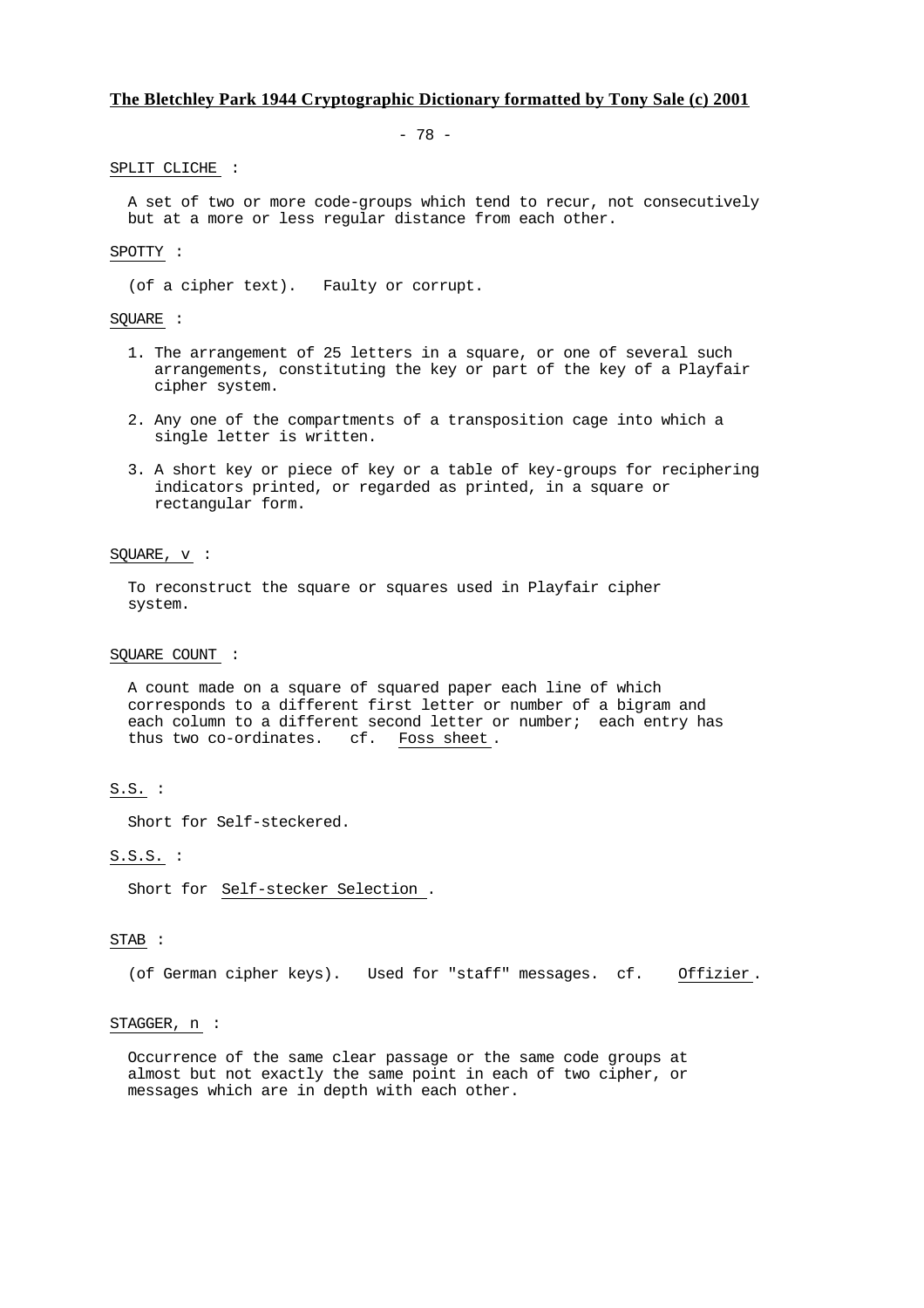- 79 -

#### STAGGER,  $v :$

- 1. To encipher the same clear text in a second message in depth with the first but in a position differing by one or more letters.
- 2. (in Enigma). To try a crib (especially a stagger stretch ) at a number of consecutive positions of the message.

#### STAGGER STRETCH :

 Portion of re-encodement or crib which is considered unlikely to vary, and which is tentatively fitted at a series of points in the message to find those positions where it does not crash.

### STANDARD CIPHER ALPHABET :

 A cipher alphabet in which the normal alphabet sequence is preserved in both plain and cipher components, or reversed in one of them, one being slid against the other.

## STAR :

 A group, usually of several W/T stations using a common frequency, having one controlling station to which all the others work, and through which all traffic must pass.

### STARFISH :

- 1. The occurrence of two letters and the same two letters in the reverse order in the same position on two rods of an Enigma wheel, corresponding to two sets each of four terminals (sc. two on the right and two on the left side of the wheel in each set) those of each set having the same relative positions on the wheel and being connected in pairs by the wiring in such a way that the two circuits cross over in the one set but do not cross over in the other; cf. Beetle, 2 .
- 2. Two constatations involving the passage of current through the same loop in the unmoved wheels but in the opposite direction. cf. Beetle, 3 .

#### START :

 (in Enigma). Position of wheels at which the first letter of a message is enciphered; cf. Prestart .

#### STARTING-POINT :

 (especially). Point in a key or subtractor where reciphering of a code message is begun.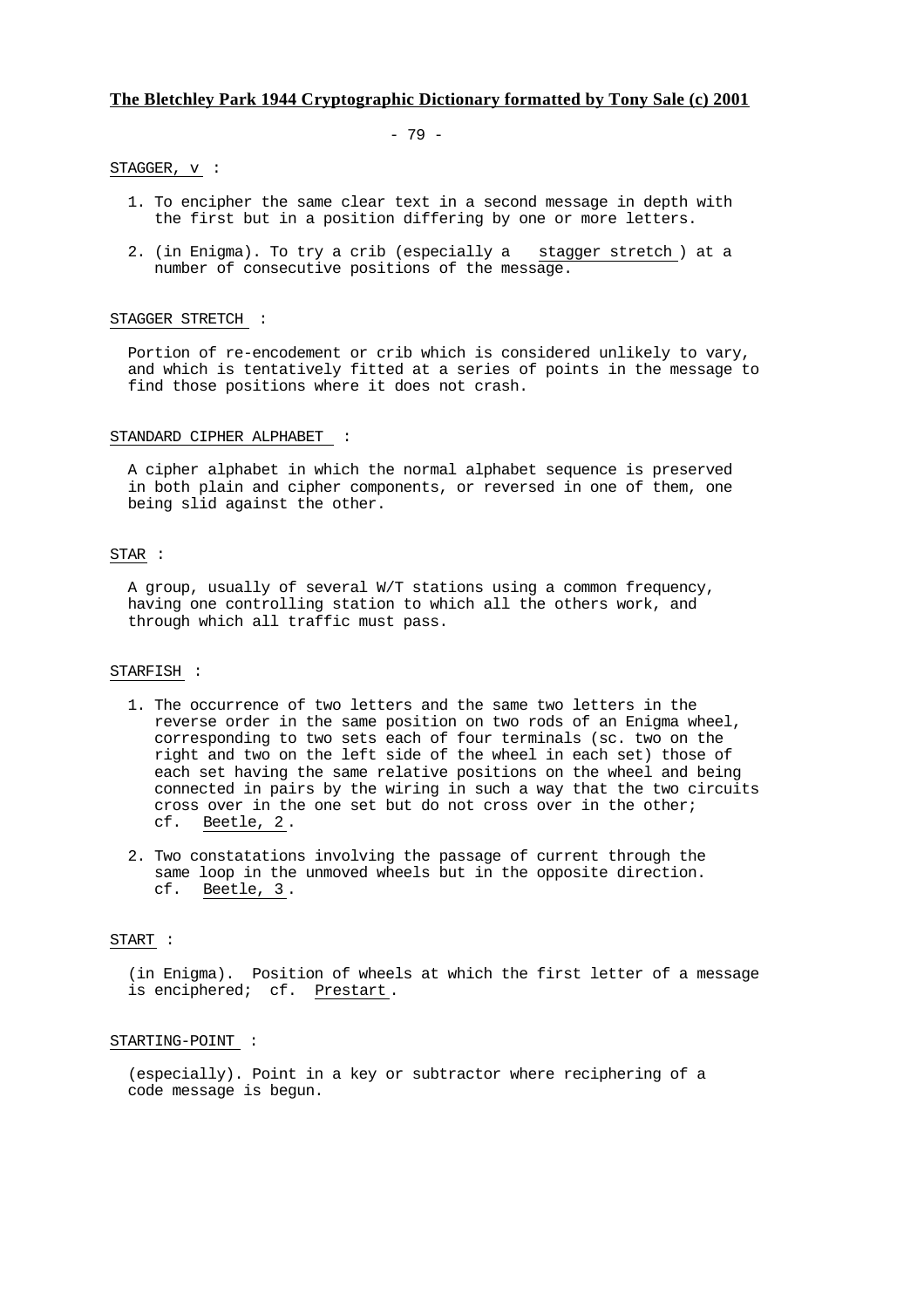$- 80 -$ 

### STATION GRUNDSTELLUNG :

 The special setting, usually remaining unchanged for three weeks, on which a particular Enigma station re-enciphers a message-setting which has already been enciphered twice on the Basic Grundstellung.

### ST. CYR SLIDE :

A cipher slide.

## STECKER :

- 1. Scheme or system of cross-connecting circuits esp. on some types of Enigma machine (capable of variation as required, and normally changed daily or oftener), having the effect of a simple reciprocal substitution at the entry points on the right side of the right hand wheel, affecting usually twenty of the twenty-six letters.
- 2. That part of an Enigma machine where the stecker or cross connecting of circuits is effected.

#### STECKER KNOCK-OUT :

 A method of determining the stecker of an Enigma key, especially when the circuits of the Umkehrwalze are unknown, by following out the consequences of a series of stecker-assumptions in terms of rod pairings and further stecker-deductions until contradictions are produced or a consistent solution reached; (for each series of assumptions the right-hand wheel, or the two right-hand wheels, have also to be assumed).

## STECKER-PAIRING :

- 1. System used in Enigma machines whereby when one letter is cross connected to another that other is, by the same action cross connected to the one, thus giving a reciprocal substitution of the one for the other.
- 2. A pair of letters steckered as above, or assumed to be so steckered.

### STENCIL :

- 1. A piece of cardboard or similar material having holes cut in it through which messages are written on to paper underneath in the processes of enciphering and deciphering (usually in transposition systems).
- 2. A piece of squared paper having holes cut at levels corresponding to the letters of a "probable" word or crib, and in successive columns from left to right, which is slid along a stencil-search table at the proper level with a view to locating the word in question.

 (This should perhaps be distinguished from 1 by the name "search-stencil").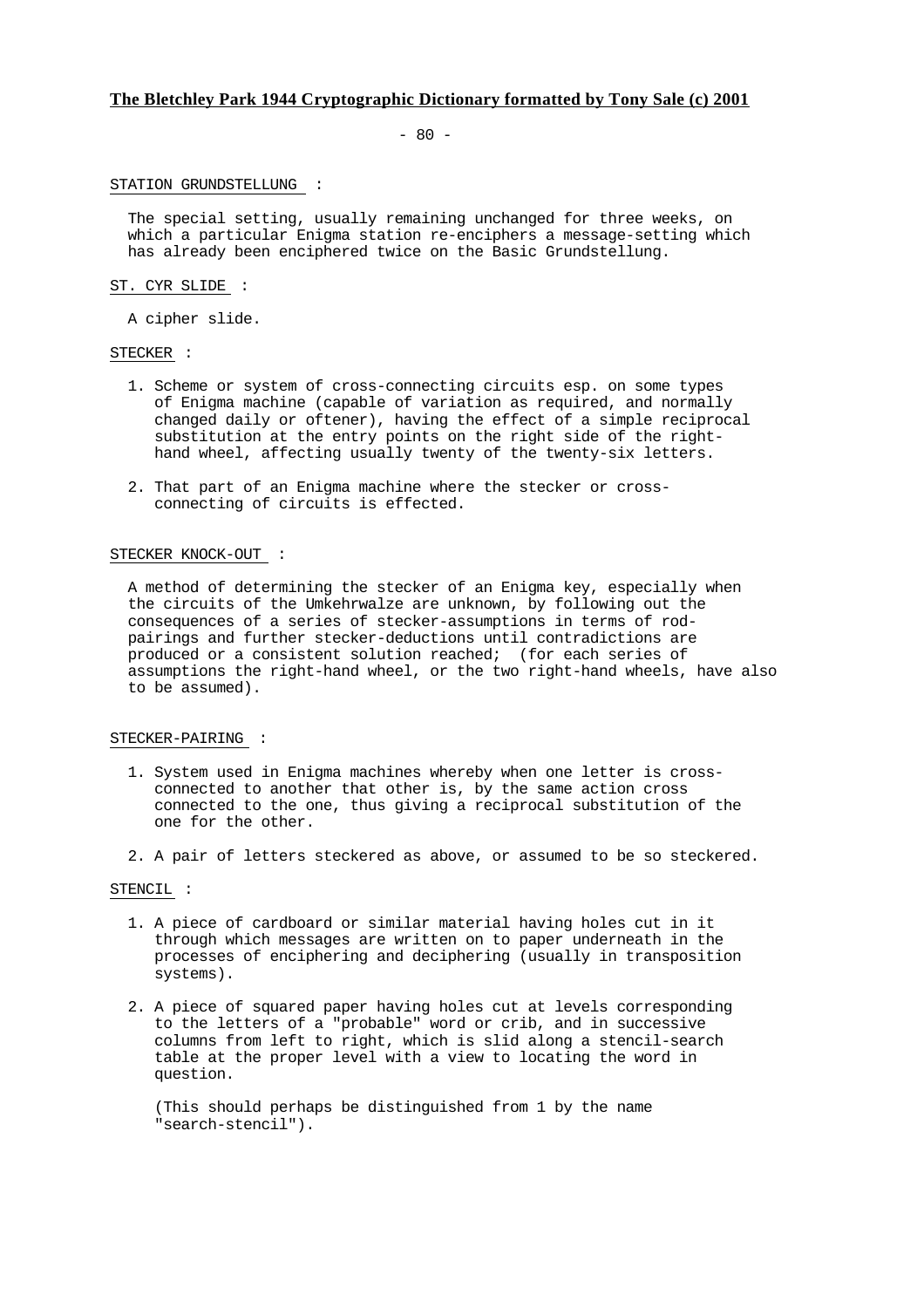- 81 -

## STENCIL LENGTH :

 Number of letters which can be enciphered (or deciphered) with a particular stencil at one operation.

## STENCIL-SEARCH METHOD :

 Method of breaking poly-alphabetic ciphers of which the key-sequence is determined by plain language, and depths of letter-subtractor (e.g. machine) ciphers, by seeking a probable word in a stencil-search table by means of a search-stencil.

#### STENCIL-SEARCH TABLE :

 Table formed by writing the text of a poly-alphabetic cipher (or the difference of two letter-subtractor cipher messages in depth with each other) along the top, the letters in their normal alphabetic order down the side, and filling in the columns with the letters that are the sum (or difference, according to the ciphering system that is being used) of the letters at the top and at the side for each different position. (In practice this simply means writing the cipher component of the cipher alphabet used into each column, starting from the letter at the top). A "probable" word can be sought on such a table by cutting a search-stencil in the appropriate manner (see Stencil 2 ) and sliding it along the table at the proper level.

### STICHWORT :

(in Enigma.)

- 1. A code-word directing the application of a key-word (see below) and hence the introduction of the altered set-up which that key word indicates.
- 2. A key-word indicating by its letters alterations or slides to be applied to existing set-ups.

## STOP :

 A point in a run at which a bombe stops; especially one giving a solution of a particular menu which may contain stecker-contradictions of certain types, e.g. A steckered to X, and B steckered to X, where A and B occur in the menu. (Opposed to Story). A and B occur in the menu.

### STORY :

 A solution of particular menu especially by a bombe containing no stecker-contradictions of any kind. (A bombe-run normally produces more stops than stories). Also, a possible solution obtained by one cryptographic process, calling for further investigation by another.

# STRAIGHT :

(of alphabets, etc.). Unhatted.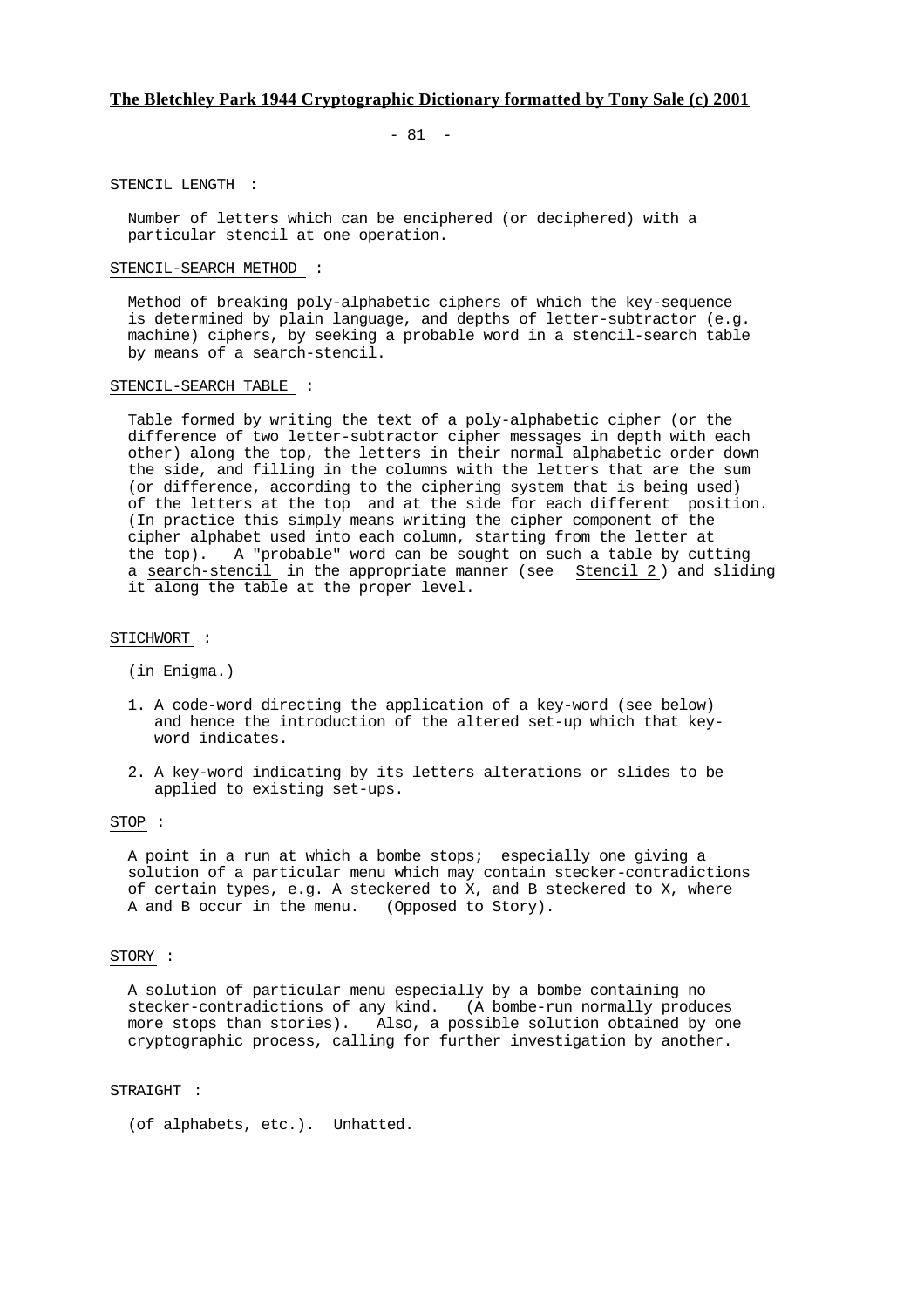- 82 -

# STRIP, v :

- 1. To remove the true or provisional key (from a depth of reciphered code), especially by identifying good groups from good differences; also, to reduce a reciphered code message to true or provisional code-groups, the true or provisional key and the starting-point of the message on it having been previously determined.
- 2. To remove (the true or provisional key) from a depth of reciphered code messages, from a column of such a depth, or from a single message as above.

### STUMER :

 A corrupt or incorrect letter, figure or other unit in a cipher or code message.

### STURGEON :

- 1. A German electric teleprinter letter-subtracting and impulse permuting machine having ten wheels whose periods are prime to each other and whose patterns (representable either by series of crosses and dots or by ones and noughts for arithmetical addition and subtraction, non-carrying, in the scale of 2, cf. Tunny) are utilized in any desired order and either singly or in combination (e.g. of fours and sixes) first to alter, by addition or subtraction, the impulses of the plain Language letter as in Tunny and then to permute the resulting five impulses by causing or not causing an interchange in each of five pairs of adjacent impulses in turn, according to whether the impulse controlling that part of the permuting mechanism is a dot or a cross. Combinations of wheel-patterns to form the subtracting and permuting series are effected, e.g. in the model known as  $T.52C$ , by a mechanism called the Pentagon  $(q.v.)$  The latest T.52C, by a mechanism called the Pentagon  $(q.v.)$  model, T.52D, has no Pentagon, single wheel patterns being used instead of combinations, the regular motion of all ten wheels has been replaced by intermittent motion, the movement or non-movement of any particular wheel between the encipherment of two consecutive letters being determined by the patterns of the other wheels one third of a revolution distant from their active (enciphering) positions, and a KTF has been introduced whose nature is as yet unascertained. As in Tunny the plain language is enciphered by one machine, transmitted in cipher, received, deciphered, and printed in clear on a tape by the receiving machine, the wheels of both machines being set in the same initial positions and the same steckers and combinations (if any) being applied in both. Thus as in Tunny, the cipher version of the message has normally only a momentary existence as electrical impulses, except when otherwise intercepted.
- 2. Any traffic enciphered on a machine of the above type.

STUTTERING DUMMY :

 A dummy which is a repetition of the preceding letter or other symbol.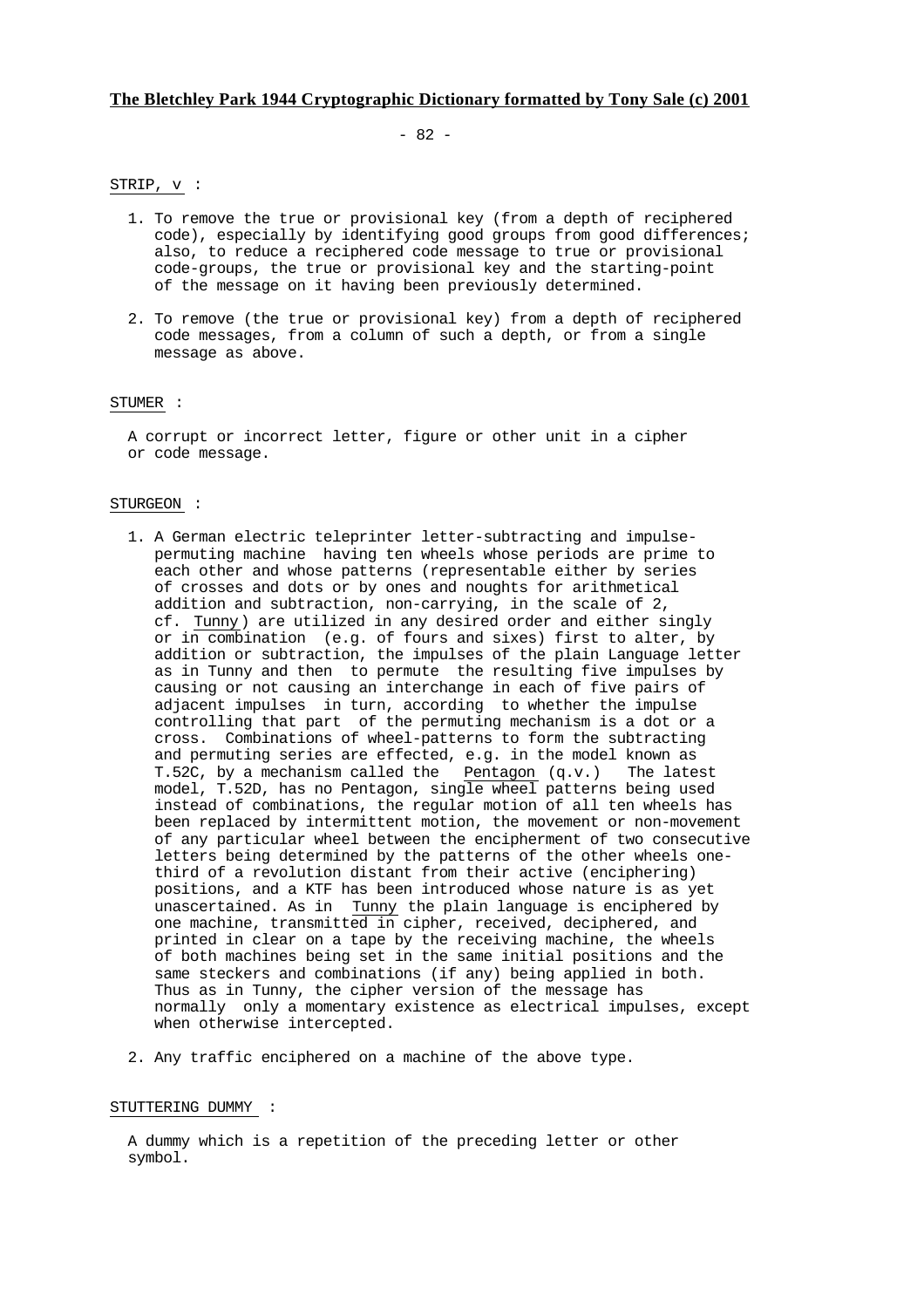$- 83 -$ 

### SUBSCRIBER :

An official or authorised user of a particular cipher or code.

## SUBSTITUTION :

 Process or action of putting one letter, figure, or other symbol or group of such, in place of any other unit or group. Systematic substitution is the basis of all codes and all ciphers except trans position ciphers.

### **SUBTRACTOR**

- 1. A series of figures or letters (or a group or single unit of such) which is added non-carrying figure by figure or letter by letter to the figures or letters of code groups in the process of reciphering or to the letters of plain language in the process of enciphering, and subtracted from the cipher in the processes of stripping and deciphering; an adder or additive.
- 2. A series of figures or letters (or a group or single unit of such) from which the figures or letters of code-groups are subtracted non-carrying figure by figure or letter by letter in the process of reciphering or from which the letters of plain language are similarly subtracted in the process of enciphering, and from which the figures or letters of the cipher text are subtracted in the processes of stripping and deciphering; properly a Beaufort subtractor, type one. cf. Minuend.
- 3. A series of figures or letters(or a group or single unit of such) which is subtracted non-carrying figure by figure or letter by letter from the figures or letters of code groups in the process of reciphering or from the letters of plain language in the process of enciphering, and added to the cipher in the processes of stripping and deciphering; properly a Beaufort subtractor, type two.

 Note: all three types are also variously termed, recipher, recipher key, key, etc., as well as adder, additive key, subtractor. This inconsistency in nomenclature is inevitable as reciphered codes can in fact be stripped and broken and made wholly readable without knowing which of the above types of recipher is used, unless some limitation, or other feature, or accident, reveals the true figures.

4. Short for "subtractor cipher", i.e. a reciphered code.

### SUMBOOK :

 A book containing in numerical order the sums of every pair of a convenient number of good groups in a code- book (including the sum of each group and itself) together with the two good groups which each sum represents, designed to assist key-breaking with subtractor tables having as the second half of each table the groups which are the reciprocals of the groups in the first half in the same order.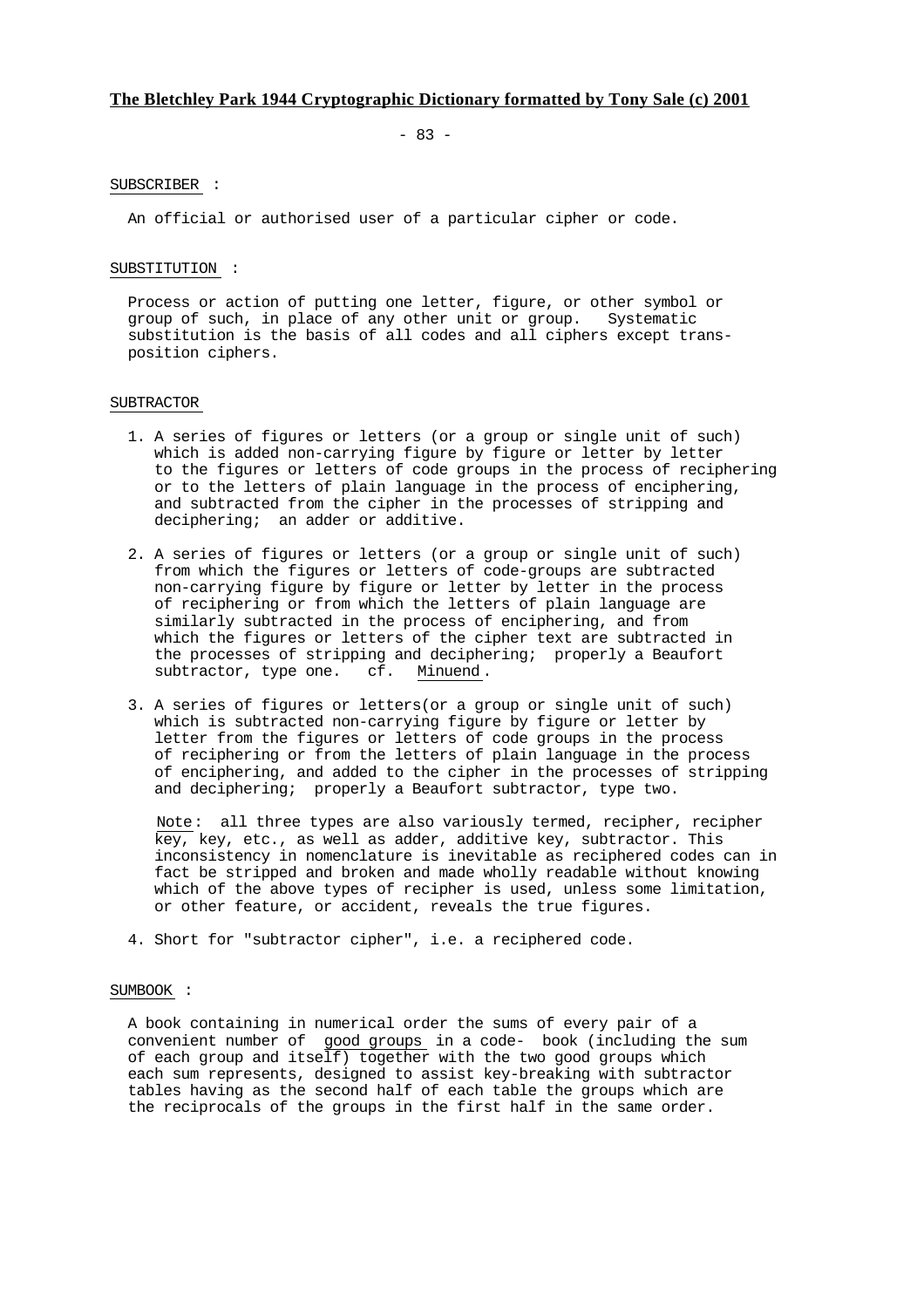- 84 -

#### SUMMER :

 A code or other group or part of a group which has a characteristic (non-carrying) sum.

#### SUPER(EN)CIPHERMENT :

 The action or process of enciphering a second time a text which is already enciphered.

## SWITCH :

Short for "switch group".

### SWITCH GROUP :

 Code group indicating from what section of a book have more than one section, or (occasionally) with which of two or more alternative meanings, a particular code-group or series of such has been taken or used.

## SYLLABIC :

Consisting of or based on syllables.

## SYNOPTI C :

 A message containing a weather observation in the International Meteorological Code made at a synoptic hour .

## SYNOPTIC HOUR :

 A fixed hour at which meteorological observations are made at all meteorological stations in a particular area, e.g. Europe, and for which a separate weather chart is normally drawn. In Europe there are 8 such hours in the 24.

## SYNOPTIC PERIOD :

The interval between one synoptic hour and the next.

## SYNTHETIC, a :

 Produced by combining known code-groups with known subtractor groups, known code-groups with cipher groups, or known subtractor groups with cipher groups.

### SYNTHETIC, n :

A synthetic subtractor cipher or code group.

#### SYNTHETIC GROUP :

 (esp.) A probable or possible cipher group produced by reciphering a known good code-group with an already solved subtractor group, with a view to locating other messages reciphered with this subtractor group.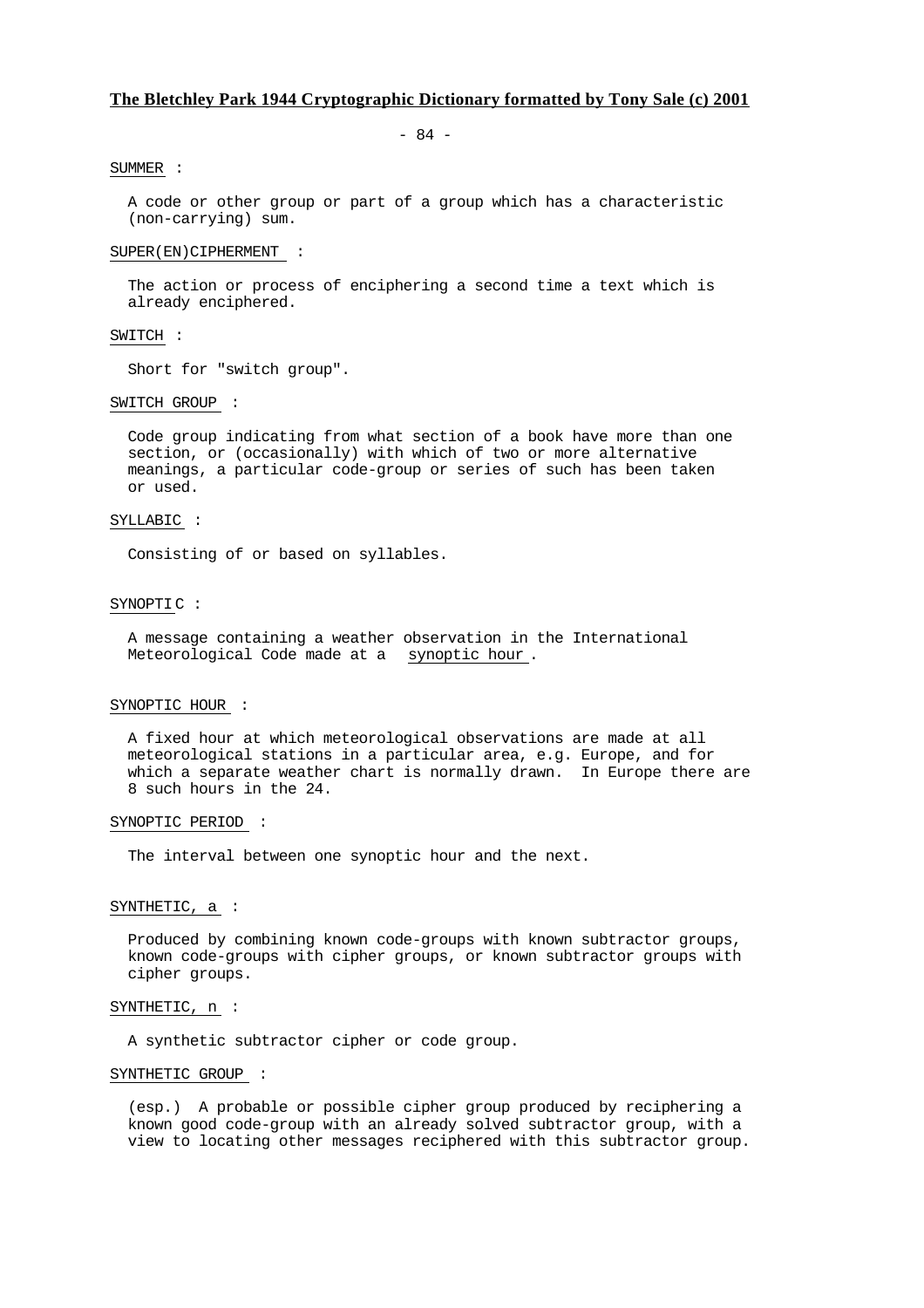$- 85 -$ 

## SYSTEM INDICATOR :

Discriminant.

## SYSTEMATIC :

 (of code-books) Having a systematic arrangement which permits the same book to be used both for encoding and decoding, without being strictly alphabetical.

## TABLE :

Short for enciphering (or reciphering) table.

## TACK ON :

 (of two originally disconnected parts or chains of a menu) To be connected by the steckering of a letter in one part to a letter in the other part at a stop in the run.

## TAIL :

 Figures or letters added at the end of an enciphered message usually to complete the last group of five.

### TAILING :

 Habit or practice (almost characteristic of Japanese reciphered codes) of beginning the reciphering of the next message at the point of the subtractor where the reciphering of the last one stopped.

### TELEPRINTER ALPHABET :

- 1. The thirty-two characters (including the 26 letters of the ordinary alphabet, the space, 9, letter-shift, 8, figure-shift, 4, carriage return, 3, line-feed, 4, and oblique /) used to represent the five- (or seven-)unit signals in which teleprinted, esp. enciphered tele-<br>printed, traffic is passed. (e.g. Tunny and Sturgeon). printed, traffic is passed. (e.g.
- 2. The thirty-two five- (or seven-)unit signals corresponding to the above, which can be regarded as consisting each of a (positive) start impulse, a negative (stop) impulse, and five impulses between these, each of which is either positive or negative. A negative impulse is conventionally represented by a cross  $(x)$  and a positive by a dot (.) and the start and stop impulses ignored, so that each character has five impulses each of which can be either a dot or a cross. Impulses are combined by addition, non-carrying, in the scale of 2 (or subtraction, which in this scale gives the same result), a cross being treated as 1 and a dot as 0.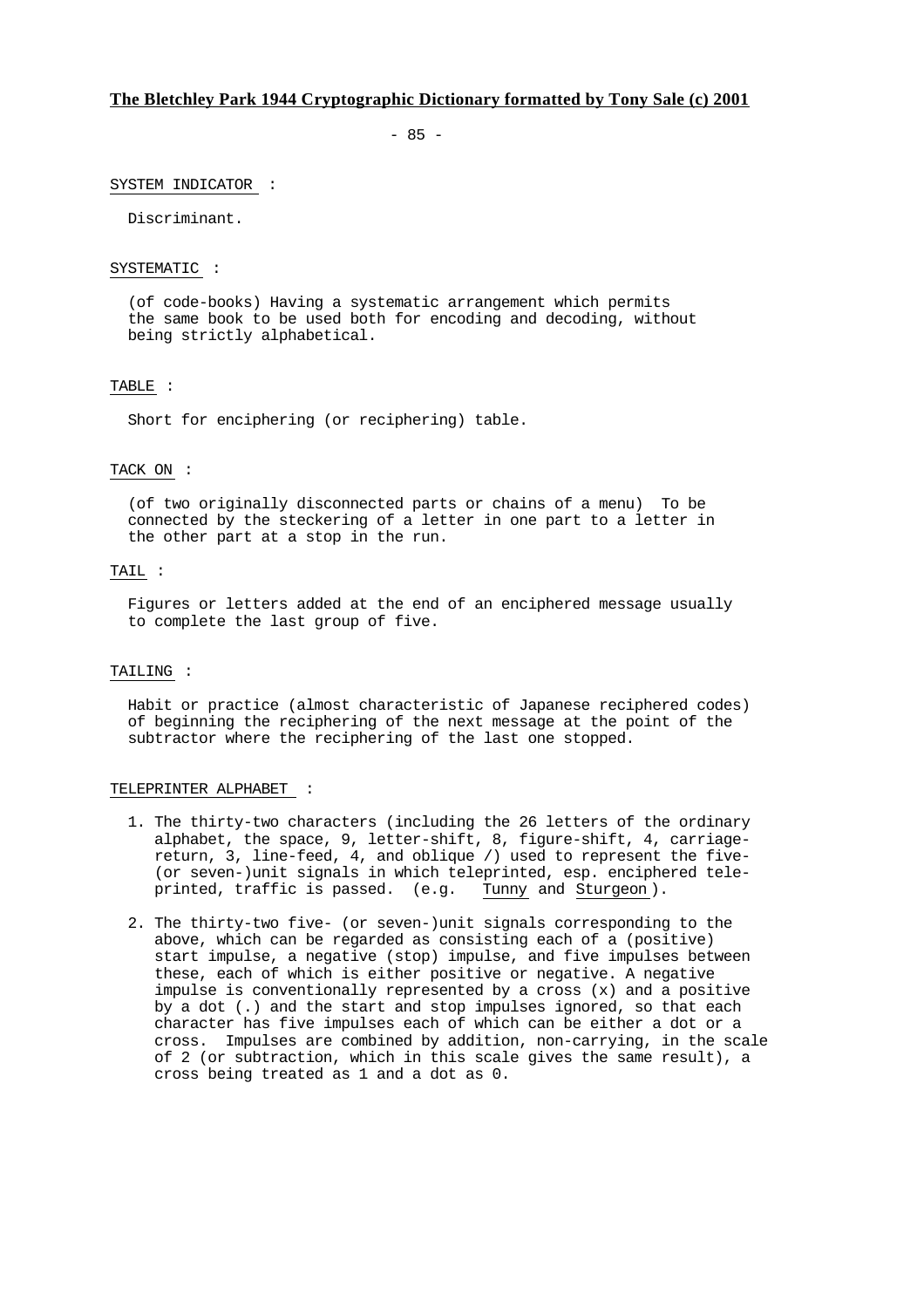$- 86 -$ 

## TELEPRINTER ALPHABET (contd) :

|  |                      |  |  |  |  |  | 3. A list of the above thirty-two characters and their values (if<br>any) on the figure-shift, with its cross-and-dot representation |  |  |  |  |  |  |  |  |  |
|--|----------------------|--|--|--|--|--|--------------------------------------------------------------------------------------------------------------------------------------|--|--|--|--|--|--|--|--|--|
|  | opposite each, viz.: |  |  |  |  |  |                                                                                                                                      |  |  |  |  |  |  |  |  |  |
|  |                      |  |  |  |  |  | ABCDEFGHIJKLMNOPQRSTUVWXYZ+8934/                                                                                                     |  |  |  |  |  |  |  |  |  |
|  |                      |  |  |  |  |  | $-7:3$ 8 ()., 9014157=2/6+                                                                                                           |  |  |  |  |  |  |  |  |  |
|  |                      |  |  |  |  |  |                                                                                                                                      |  |  |  |  |  |  |  |  |  |
|  |                      |  |  |  |  |  | X . X X . X X X X X X X X X X X X .                                                                                                  |  |  |  |  |  |  |  |  |  |
|  |                      |  |  |  |  |  |                                                                                                                                      |  |  |  |  |  |  |  |  |  |
|  |                      |  |  |  |  |  |                                                                                                                                      |  |  |  |  |  |  |  |  |  |
|  |                      |  |  |  |  |  | . X X X X X . X X X X . X X X X X X X                                                                                                |  |  |  |  |  |  |  |  |  |
|  |                      |  |  |  |  |  |                                                                                                                                      |  |  |  |  |  |  |  |  |  |

#### TEMP :

 A message containing observations of pressure, humidity, and temperature at successive levels in the upper atmosphere above a particular meteorological station.

## TEPHIGRAM :

 A diagram showing the condition of the atmosphere at different levels in terms of its temperature, t and entropy, phi (i.e. extent to which the total energy of a system is randomly distributed in that system and therefore unavailable in that system).

### TEST-PLATE :

 A Hollerith machine, incorporating a form of the Enigma machine, designed to produce a complete record of the 17576 consecutive encipherments of a single letter, of a series of letters (e.g. the word eins), or of the whole alphabet, when the wheel-order, ringstellung, and stecker are known.

#### TETRA :

Short for Tetragram .

#### TETRAGRAM :

 A set or group of four letters, figures, letters and figures, or other symbols, esp. when forming a repeat or click.

# THRIPPLE :

- 1. (especially in Met. ciphers) To substitute two three-figure groups for a five-figure group such that the non-carrying sum of the third figure of the first group and the first figure of the second group is the middle figure of the original five-figure group, the other four figures being unaltered. (This splitting of five-figure groups is normally done before recipherment).
- 2. (of two three-figure groups arising from the above process) To be reduced (to a five-figure group) by the non-carrying addition of the third figure of the first group and the first figure of the second.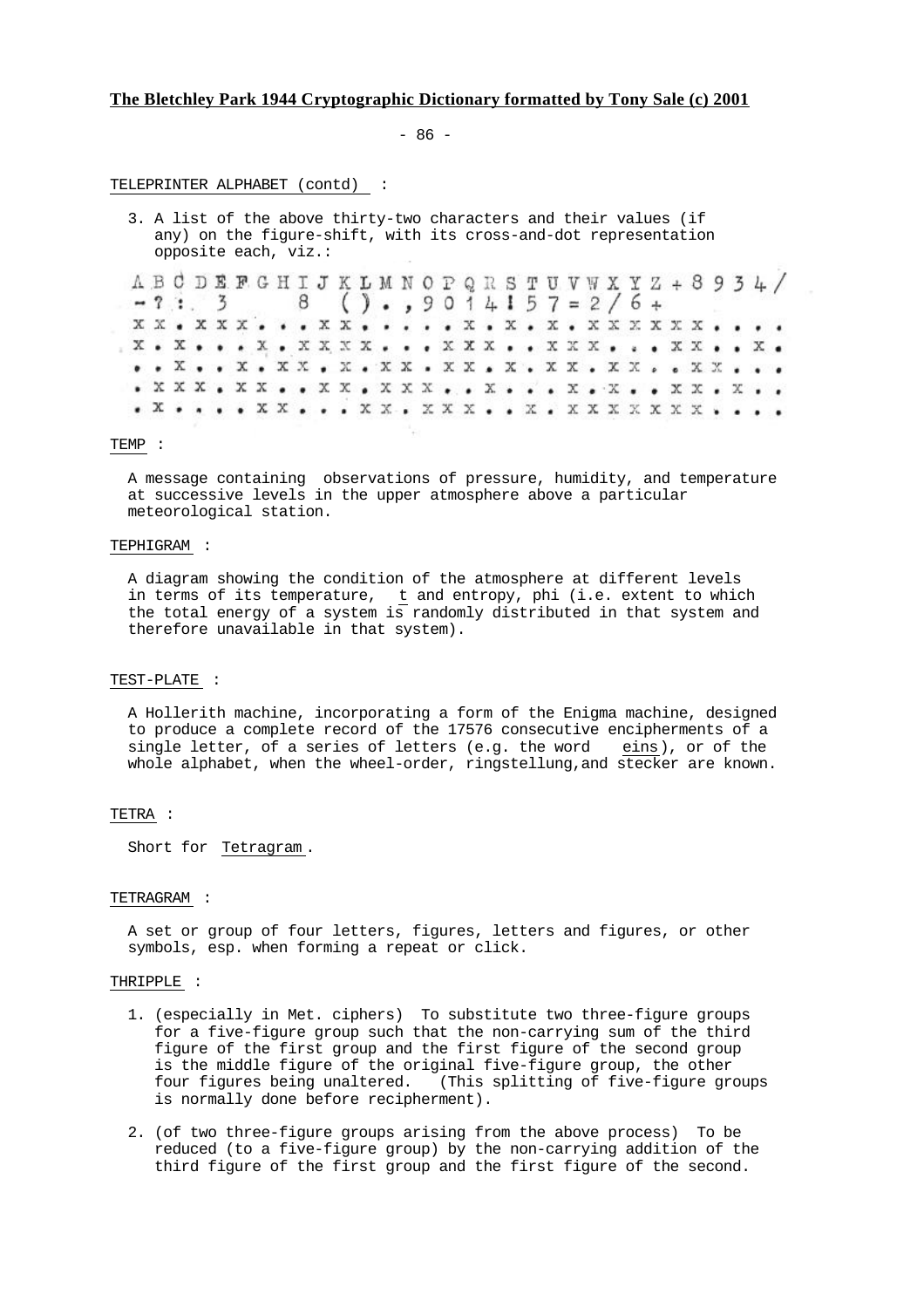$- 87 -$ 

THROW-ON, n :

 (in Enigma). A pair of letters representing two encipherments of the same (unknown) letter at two different positions, esp. at a distance of three or four in indicators that have been enciphered twice on a Grundstellung.

## THROW-ON, v :

(of Enigma indicators). To Box.

## TIE-UP :

 Relationship between two or more code or cipher systems or keys arising from re-encodements from one to the other and offering possibilities of cribbing.

## $T/L$  :

Short for three-letter.

## $T/L$  I :

A list of identifications in a three-letter code.

## TOP-AND-TAIL :

 (of an Enigma crib). Involving the beginning and the end of a message; also (of a menu), made up from such a crib.

# TRAFFIC :

 Messages or signals, especially code and cipher messages passed by wireless or other means between any two or more particular stations or of a particular type.

#### TRAIL :

 (of a reciphered code message or part-message). To have its starting point on the subtractor a comparatively short distance after the finishing-point of the last message or part-message sent by the same encipherer; cf. Tailing.

### TRANSPOSITION :

 An enciphering or reciphering system or process whereby the plain language letters (or figures or letters, etc. of an encoded or enciphered version) of a message are rearranged among themselves according to a key before transmission.

 In ordinary transposition the message is written into a cage under the key (q.v.2) from left to right, and copied out column by column according to the order of the figures in the key. One such operation is known as "simple transposition", When a second cage is used the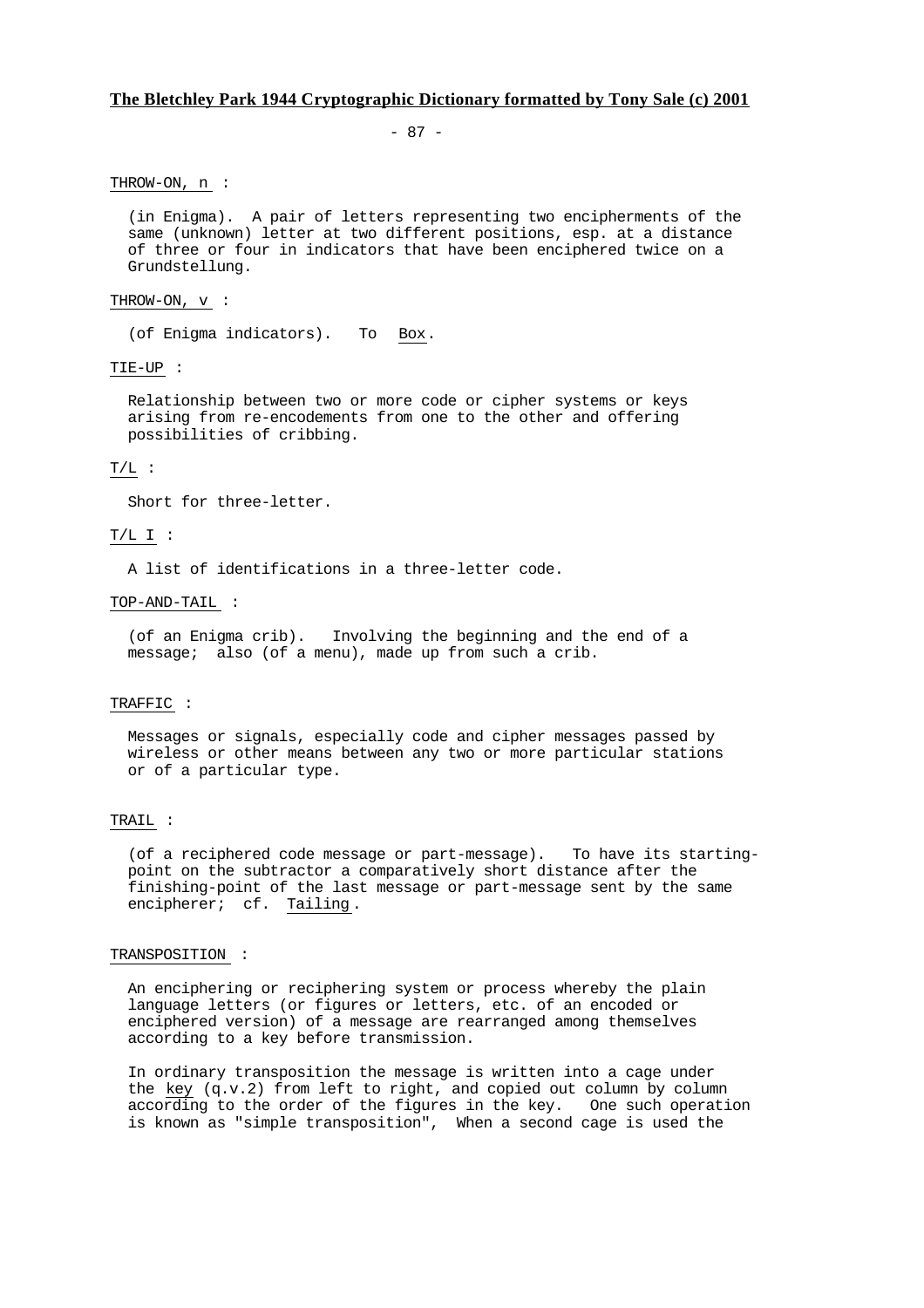- 88 -

TRANSPOSITION , (cont'd)

 rearranged letters are again written in horizontally from left to right and taken out in columns according to a numerical key which may be the same as that used in the first operation or a different one and the whole enciphering process is called "double transposition". Complications or refinements are often introduced by using irregular cages, e.g. combs or stencils or patterns or by variations in the routing, i.e. direction or order in which the message is written into the cage or taken out of it.

 Transposition is also employed in conjunction with substitution, as indicated above.

## TRANSPOSITION KEY :

See Key 2.

#### TRANSPOSITION CIPHER , TRANSPOSITION SYSTEM :

A cipher or cipher system using transposition.

### TRIFID :

 (of a cipher system or cipher). Characterised by a dividing of each letter of the plain text into three elements (normally the co-ordinates of that letter in a key-cube of 26 (or 27), letters), a systematic rearrangement of these elements, and their substitution, in threes, by the letters of which they are the co-ordinates in the same, or another, key-cube.

## TRIGRAM :

 A set or group of three letters, figures, letters and figures, or other symbols.

### TRIPLET :

 (in Naval Enigma). Any one of three consecutive days on which wheel order and ringstellung are the same, stecker and grundstellung being changed daily, on any particular key.

# TRUE :

- 1. (of the figures or letters of subtractors, code-groups, etc.) (Requiring no further correction to make them) the same as those actually used by the encipherers; (opposed to provisional ).
- 2. (of machine-cipher depths). That are completely in depth, i.e. as distinct from near-depth .

#### TUNER :

A tuning message.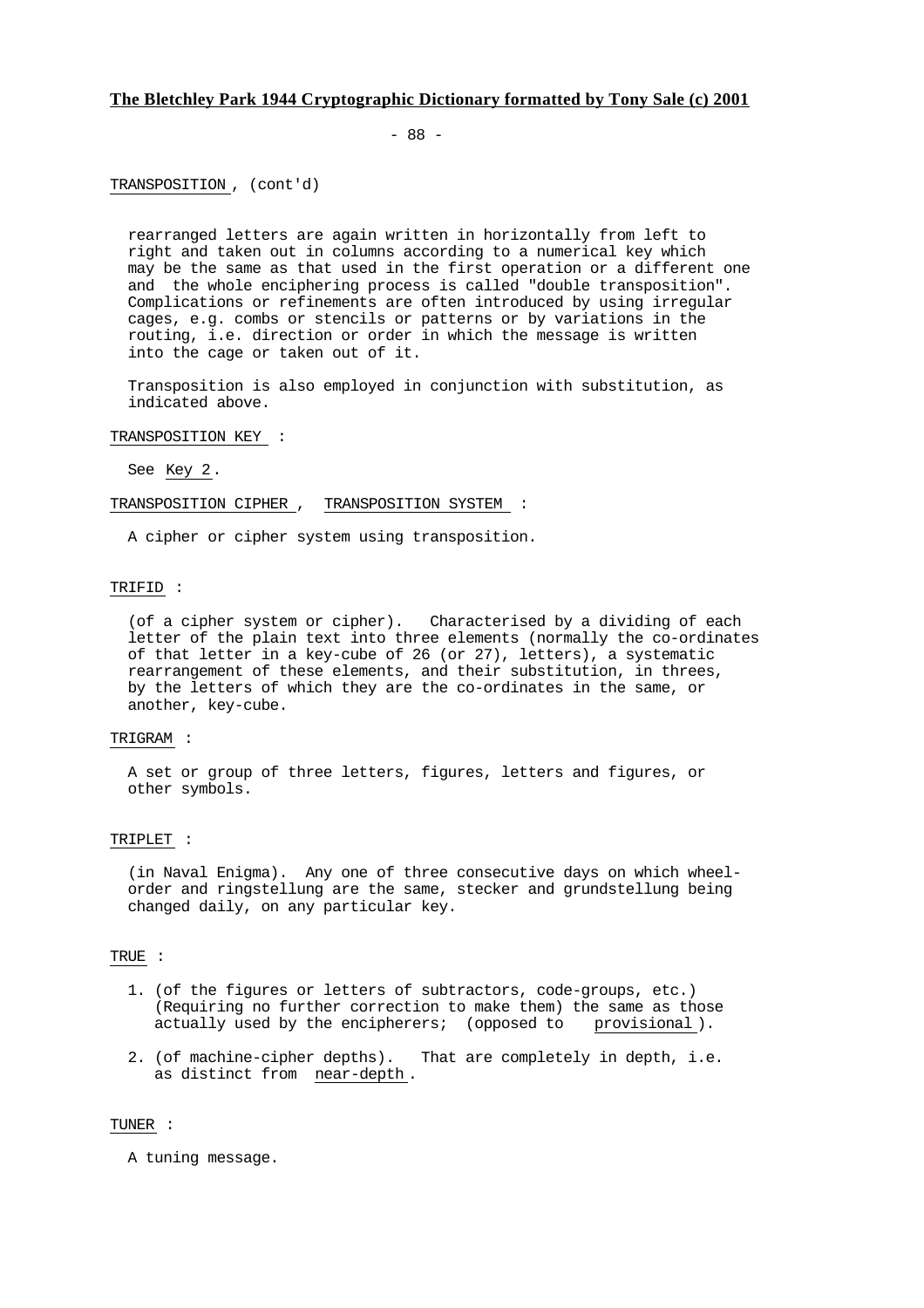- 89 -

### TUNING MESSAGE :

 A message sent normally by the control station, usually immediately after a change of frequency, for the purpose of ensuring that all the stations in the group are correctly tuned in (to the new frequency).

# TUNNY :

 1. A German electric letter-subtractor, or virtual letter-subtractor, cipher machine using the teleprinter alphabet , and enciphering each of the five impulses constituting a letter separately on a long key produced (in the simplest form of the machine) from four short period components, two of which are common to the five keys and two independent, i.e. from twelve short-period components in all, the periods being all prime to each other. The exact method of operation can only be probably inferred, but the essential character of it can be represented as a mechanical driving so far as the effect of the motor-wheels (q.v.) on the psi wheels is concerned, and as addition (non-carrying) in the scale of 2 so far as the chi and psi wheel patterns affect the plain language impulses.

 Each of the five chi wheels and each of the five psi wheels bears a pattern which can be considered as a succession of ones and noughts (in practice written as crosses and dots), the numbers of ones on any of these wheels being as a rule approximately equal to the number of noughts. In the chi wheels the distribution of ones and noughts is more or less random, i.e. any sign is as likely to be followed by the same sign as by a different sign; but in the psi wheels there are usually many more changes of sign than continuations, apparently in order that the psi-wheel patterns should have an approximately random sequence when extended by the motor. (cf. Turing's method and motor).

 Encipherment is effected by the addition (non-carrying) in the scale of two of each of the impulses of a letter to the signs of the appropriate chi and psi wheels which are at the operative position for that letter, the resulting five signs being transmitted as a teleprinter letter. This, on reception, operates, and is operated on by, an identical machine having its twelve wheels set in the same positions as the enciphering machine; and this by the same cycle of operations deciphers the letter and prints the clear equivalent on a tape.

2. Any traffic enciphered on the above machine.

### TURING's METHOD :

 A method, devised by Mr. Turing, for obtaining the wheel-patterns from a length of Tunny key, utilizing the fact that unextended psi patterns are characterised by many more changes of sign than continuations and the consequent fact that the five extended psi patterns are characterized by either remaining all the same from one position to the next or by all, or nearly all, changing. The key is first differenced at an interval of one, producing at each position, as a result of the above characteristics, either the true chi first differences at that point or the reverse, or almost the reverse, of these. One or two assumptions, usually of the former type (i.e. that the differences are the true differences), are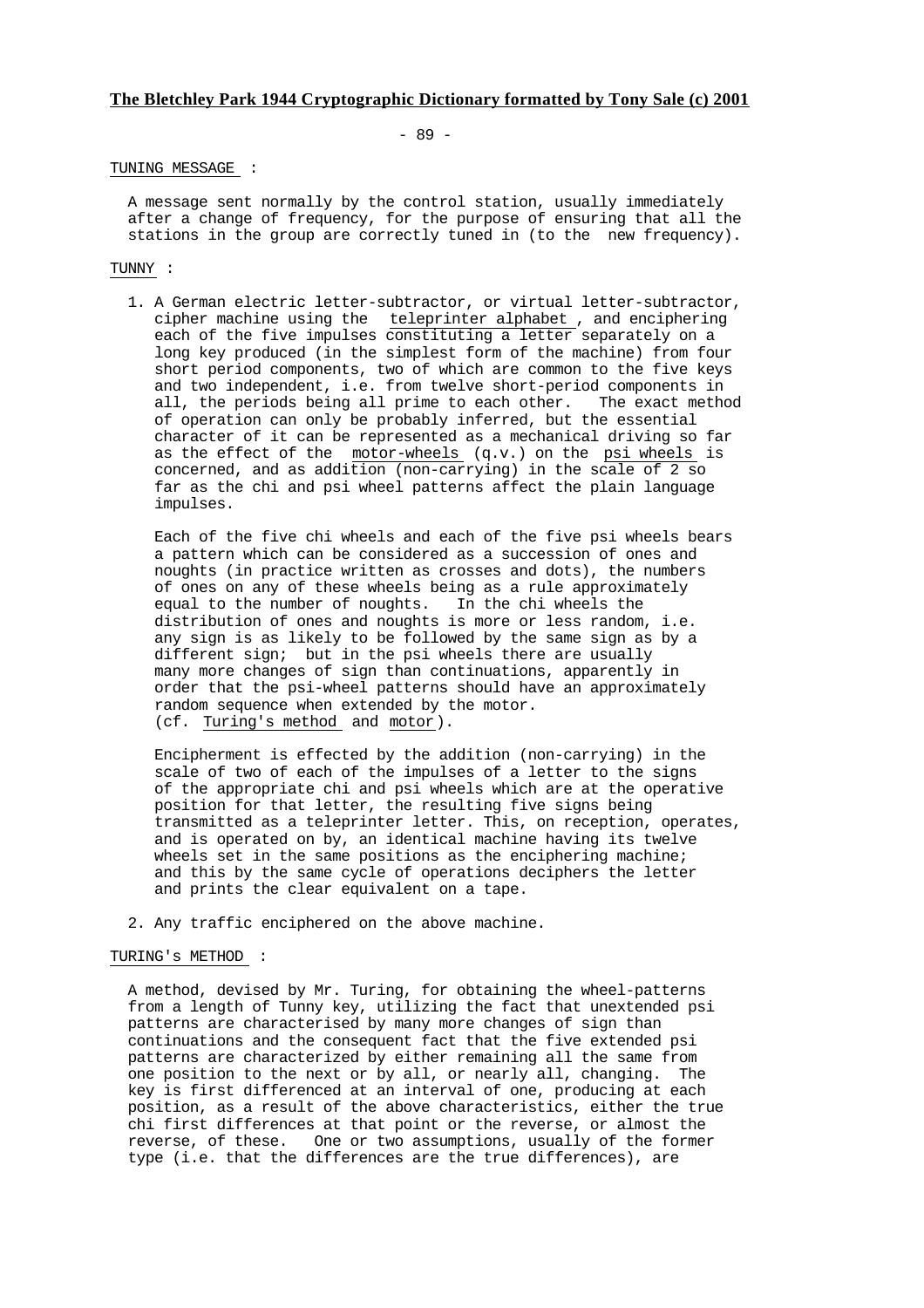$-90 -$ 

# TURING's METHOD , (Cont'd)

 made and repeated at the respective chi periods throughout the differenced key. From the agreement or disagreement of these assumptions with the differences at these periods inferences are made as to whether the true difference or its reverse occurs at that point, and by correlating the results of these inferences the chi first differences (and from these the chi patterns and from these the psi and motor wheel patterns) can be obtained. (in practice it does not matter much whether the original assumption is correct or not as the wrong assumption gives results for the chi first differences which only required to be reversed.)

### TURN-OVER :

 A usually periodic forward movement of a wheel or other cyclic component of a cipher machine; especially of any wheel other than the fast wheel.

## TUTTE's METHOD :

 A method, devised by Mr. Tutte, for obtaining the chi wheel-patterns (and hence the psi and motor wheel-patterns) of a tunny cipher message, or for setting chi wheels, of which the patterns are already known (and hence the psi and motor wheels and so deciphering the message), utilizing the psi wheel characteristics described under Turing's method (q.v.) and previously ascertained useful measures of agreement or disagreement between pairs of impulses of the teleprinter letters and other signs constituting the clear text of similar messages. Certain variations in the method can be introduced according to the capacity of the machinery used to apply it , but essentially it consists in adding the two selected impulses of the cipher letters together and differencing the result at an interval of one, (thus largely eliminating the psi wheel contribution, as well as the clear language contribution in so far as the two impulses concerned agree or disagree). The resulting difference, being, in consequence of these eliminations, in appreciably more than fifty per cent of its signs the sum of the first differences of the two chi wheel patterns concerned, is written diagonally into a rectangle combining the two chi periods and this rectangle is resolved into the two chi first difference patterns. Other suitable pairs of impulses are similarly treated until the five chi first differences are all determined. From these the five chi wheel patterns (and their settings for the message) are found, and the chi wheel contributions<br>are subtracted from the cipher text. The resulting de-chi  $(q.v.)$  is are subtracted from the cipher text. The resulting then examined especially for repeated letters, which often correspond to repeated psi patterns combined with repeated plain letters or other symbols, or for consecutive letters having otherwise significant differences, and the characteristics of extended psi patterns are again utilized to confirm and then to extend 'cribs' located by this means until the complete psi patterns and finally the motor-wheel pattern are obtained.

## TWIDDLE :

 (in Enigma). To turn round the wheels of an Enigma machine in hand testing for a particular constatation, esp. in the procedure for setting duds. Cf. Clonk.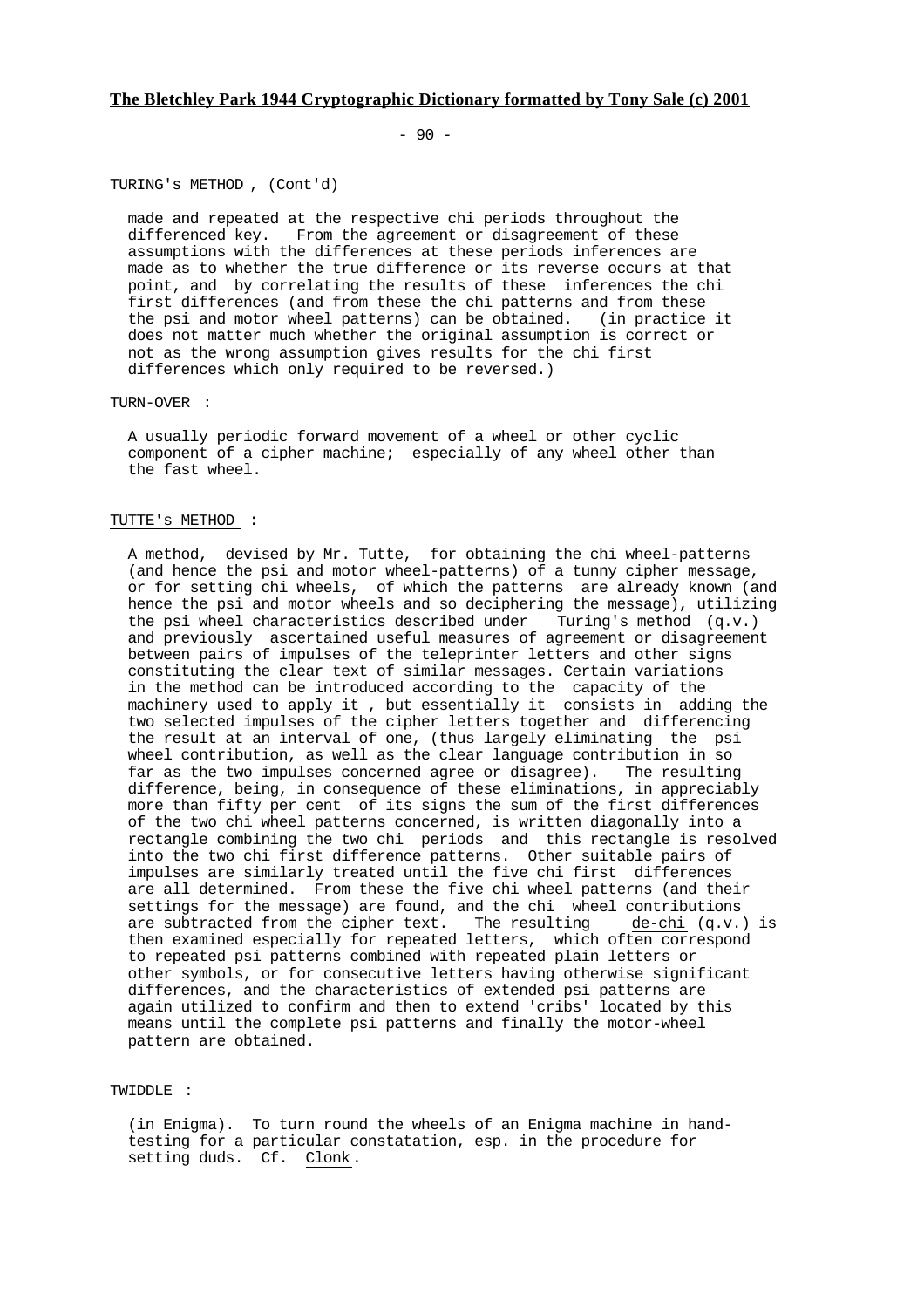$-91 -$ 

TWO-PART :

 (of a code-book). Having the code-groups so assigned to the plain language units that when the latter are in alphabetical order the code groups are not in numerical order, and so involving a second or decode section in which the code-groups are in numerical order and the plain language units not in alphabetical order; non-alphabetical; hatted.

## TYPEX :

A British cipher machine.

## TYPEX, v :

- 1. To encipher on a typex.
- 2. To transmit after encipherment on a typex.

# UMKEHRWALZE :

 The wheel on the left side of an Enigma machine, fixed in position in some models and designed to turn over in others, serving to connect the twenty-six circuits constituted by the wiring of the other wheels in fixed (or, in some models, in variable) pairs; the returning or reflector wheel.

## UNBUTTON :

 (in Enigma). To subtract a particular letter or value from each of the letters in both components of a cipher alphabet.

## UNDECODABLE :

(apparently misused for). Undecipherable.

## UNDERLYING :

 (of a code-book). Concealed or disguised in cipher messages by recipherment.

### UNDUPED :

 (of a cipher text). Of which no alternative (independently intercepted) version is available.

#### UNENCIPHERED :

(misused for). Unreciphered .

#### UNRECODED :

(misused for). Unreciphered .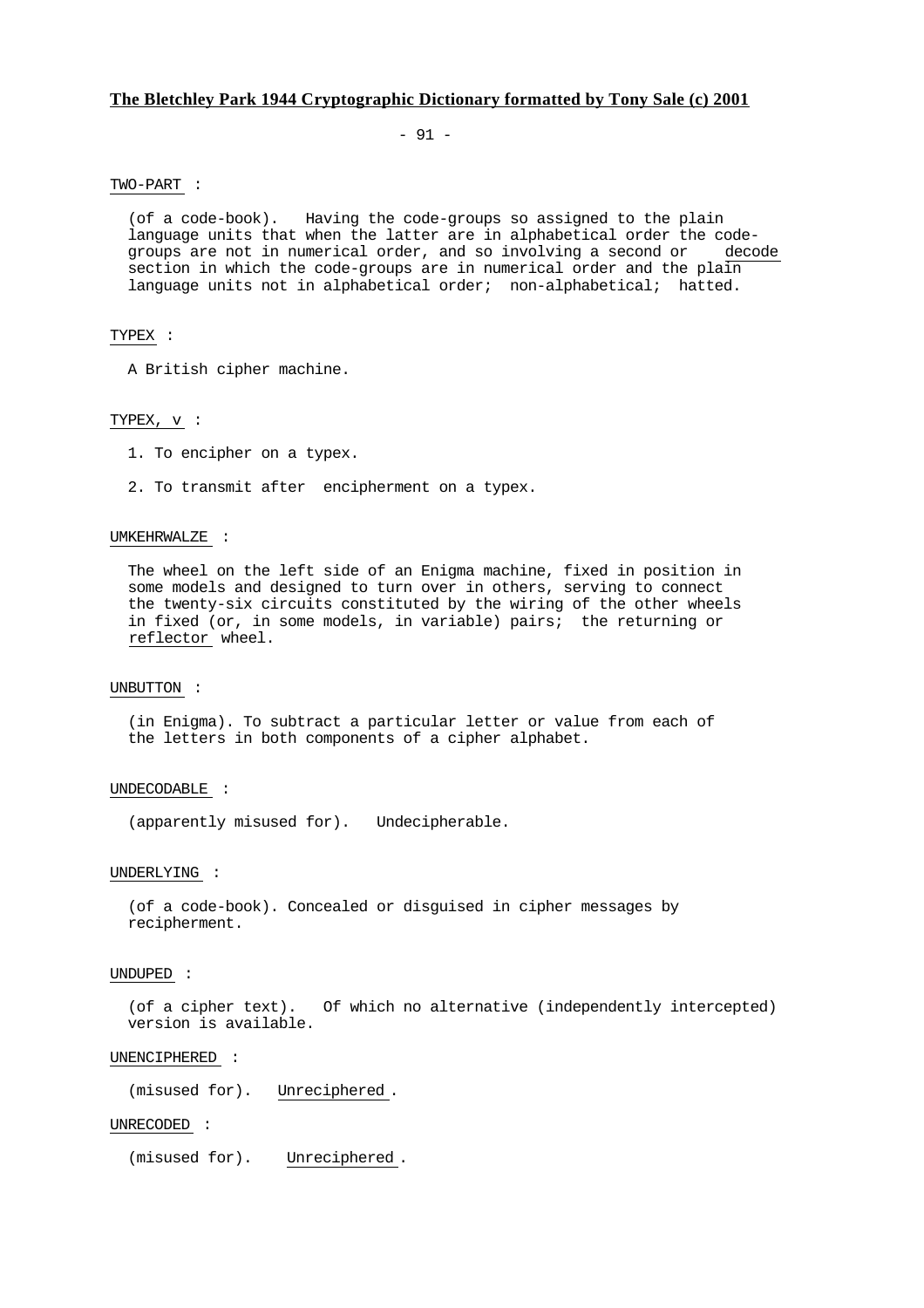$-92 -$ 

## UNRECIPHERED :

( of a code-book or code-groups) Used or sent without recipherment.

#### VALUATION SYSTEM :

 System for evaluating or computing code-groups which have a characteristic limitation. Cf. garble-table .

# VALUE LIMITATION :

 Feature of code-books or code-groups where the individual units of each group when combined by a given formula have a constant sum or value. Cf. Characteristic .

### VALUE SYSTEM :

Valuation system .

### VERTICAL :

 (of letters, figures, etc.). Written or lying under one another in columns and not side by side in lines.

# V.H.F., V/H/F :

Abbreviation of Very High Frequency.

### VIENNISMUS :

 A practice, observed in a series of Enigma messages originating from Vienna, of assigning successive outside indicators which formed a sequence( e.g. ARN, BSO, CTP), and simultaneously using a different, but similar, sequence of message settings (e.g. KCV, LDY, MEX); (cf. Berlinismus ).

### VIGENERE ENCIPHERMENT :

Encipherment by means of an alphabetic key and a Vigenere table.

#### VIGENERE TABLE :

 A square table consisting of twenty-six cyclic alphabets, each successive line or column being slid one back from the previous line or column, used for combining letters of plain language and letters of key in certain types of poly-alphabetic ciphers. Letters are added by finding the line with one of them at its left end and the column with the other at its top (or vice versa) and taking as the sum the letter common to such line and column. Letters are subtracted from each other by finding the line with the letter it is desired to subtract at its left, the letter it is desired to subtract this from on this line, and reading off the result at the top of the column in which this occurs, or vice versa i.e. proceeding down a column and then leftwards along a line.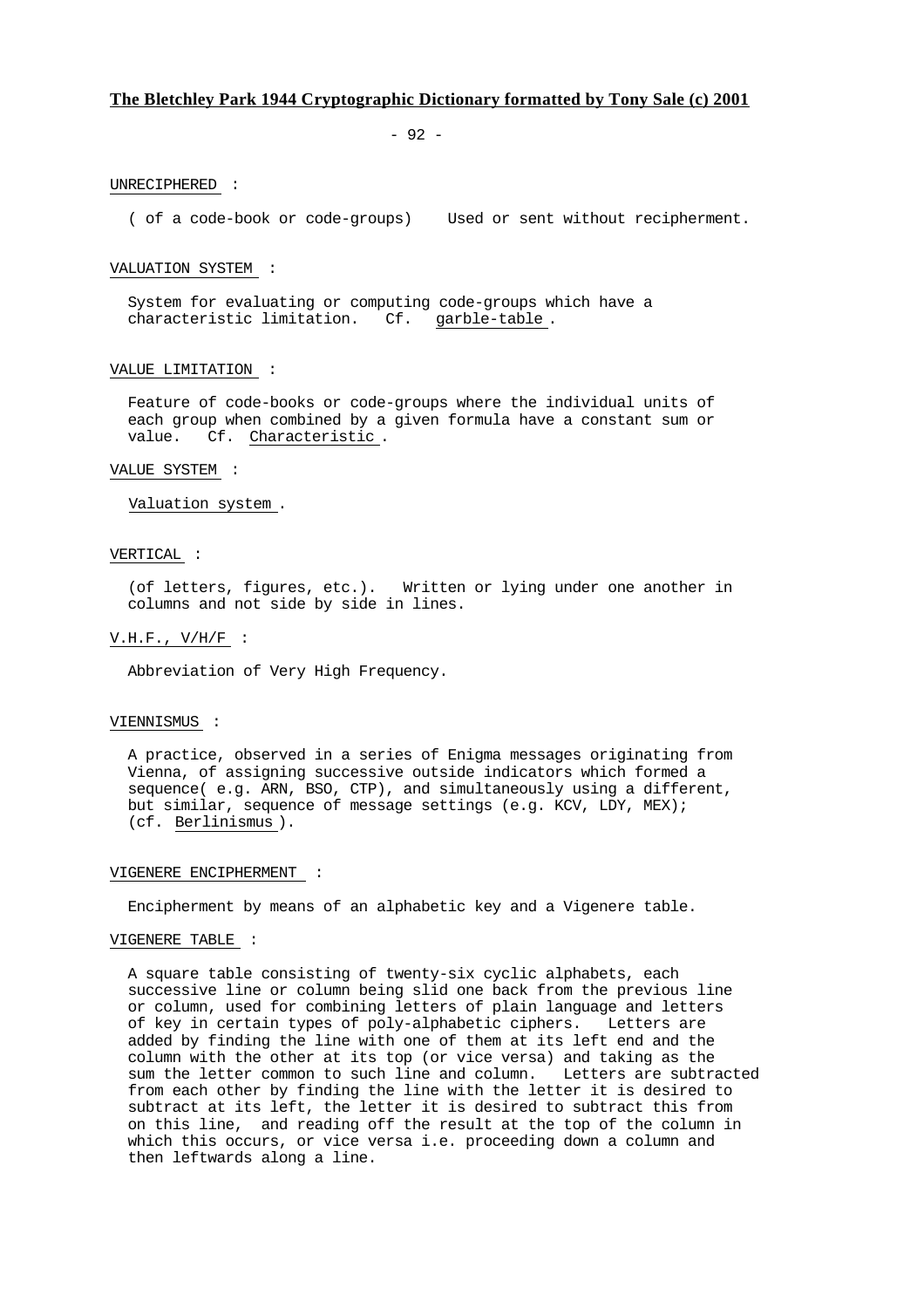$-93 -$ 

## WAHLWORT :

 Any non-textual word or phrase used at the beginning or end of German cipher text to avoid stereotyped beginnings and endings; a "padding" word or phrase.

## WHEATSTONE MACHINE :

 A ciphering device consisting essentially of (1) a circular dial having an outer ring which is divided into 27, and an inner ring which is divided into 26 equal compartments, and (2) two hands pivoted at its centre - the larger serving the outer ring and the smaller the inner - so geared together that for each complete revolution of the larger the smaller turns through one revolution and a twenty-sixth (in other words, so that when the larger hand is advanced any number of compartments round the outer ring, the smaller hand moves forward the same number of compartments round the inner ring). The plain alphabet (with one additional sign) is written in the compartments of the outer ring and the cipher alphabet in those of the inner ring. Enciphering is done by pointing the larger hand at the letters of the plain language in turn, moving it always in the same (clockwise) direction, and writing down the cipher letters indicated by the smaller hand for each. The effect of the difference in the number of compartments in the two rings and the gearing is that the smaller hand is advanced one compartment in relation to the larger for each complete revolution of the larger, thus giving a new cipher alphabet for each of twenty six revolutions, or rather a simple slide of one on the original cipher sequence.

### WHEEL :

Used for wheel-pattern; see Pattern .

### WHEEL-ORDER :

 Order in which the interchangeable wheels, especially of an Enigma Machine, are arranged on a particular day or other period.

### WHEEL-SETTING :

 Letter or number on rim of wheel of cipher machine serving (usually in conjunction with window or other mark) to indicate position of wheel at commencement of enciphering.

## WHEEL TRACK :

 (in Enigma machines; esp. machines with numerous turn-overs). Pattern showing position of turn-over-producing teeth or notches in relation to the letters of the alphabet-bearing tyre.

### WILLI WILLI :

 A short weather message in a special code sent normally by a U-boat reciphered on Enigma using special indicator tables and forming a tie-up with Met. ciphers.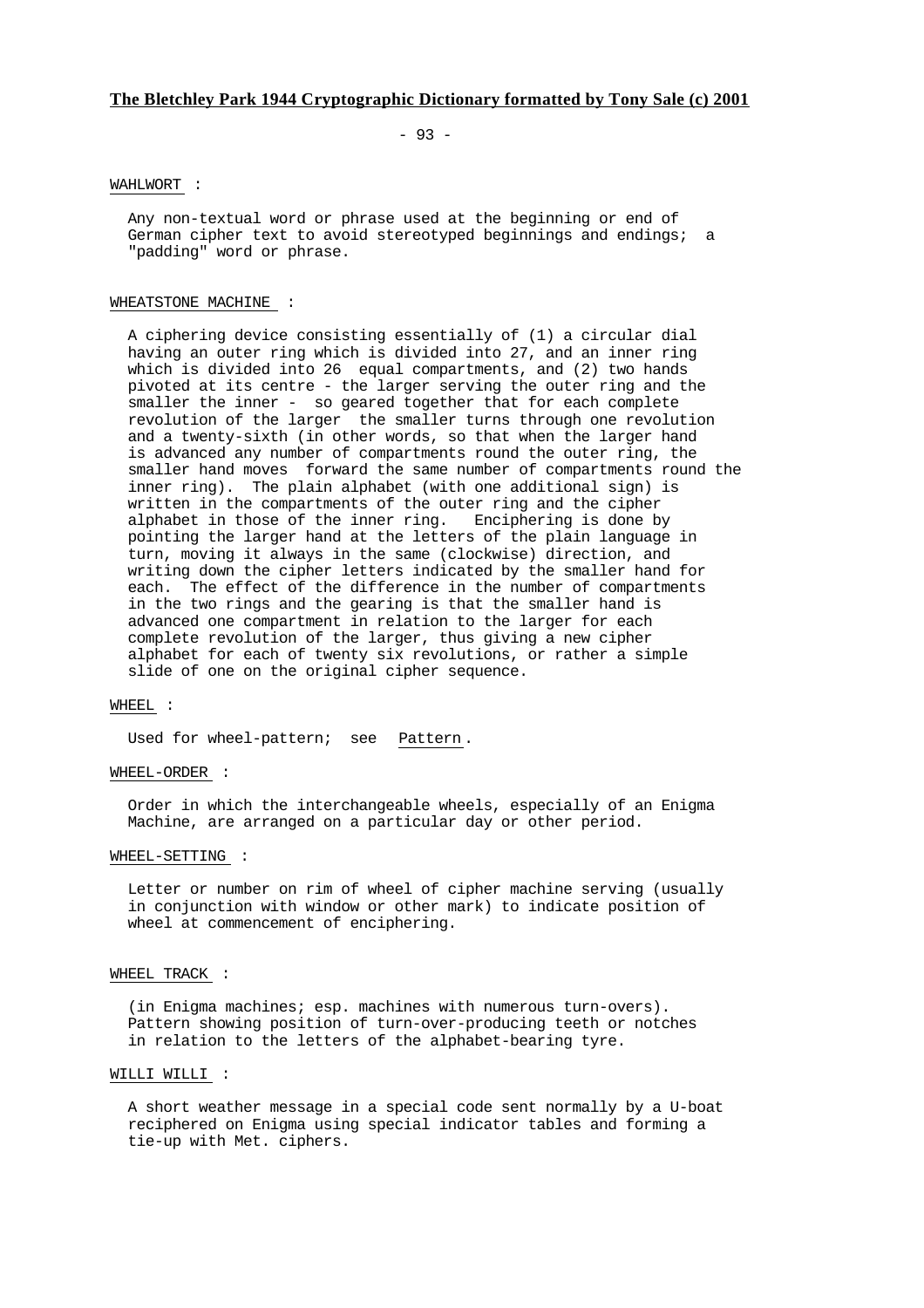- 94 -

# WINDOW :

- 1. Aperture in cipher stencil through which one or more letters can be written or read.
- 2. Aperture in inner cover of wheels of a cipher machine through which one of the series of letters or numbers round a wheel can be read, serving as a reference point for setting the wheel.
- 3. Sequence of cipher or code-groups providing context of group in question (and usually, together with that group, forming 10 groups in all and constituting a unit (normally one line) in a list of cipher or code-groups; also, a list of cipher or code-groups of this character.

### WINDOW POSITION :

 Position of the wheels of an Enigma machine as shown by the letters or figures in the windows, the ringstellung being correctly set.

## W.O. :

Short for Wheel-order.

### WORD DIVIDER :

### A separator .

### WORD SUBTRACTOR :

 A subtractor used with a number of different routines, characterized by a to-and-fro or up-and-down movement - the particular routing used being normally denoted by part of the indicator.

## $W/T$  :

Short for Wireless telegraphy or wireless telegraphic, esp. as opposed to R/T (radio-telephony, radio-telephonic, which implies speech).

#### WYLIE BOX :

 Wooden frame in which inverse rods can be arranged according to any desired stecker, used to determine rod-pairings when steckered constatations have been punched on masks.

#### Y SERVICE :

 "The organisation responsible for the interception of all enemy and neutral radio transmissions including the operation of D/F Services".